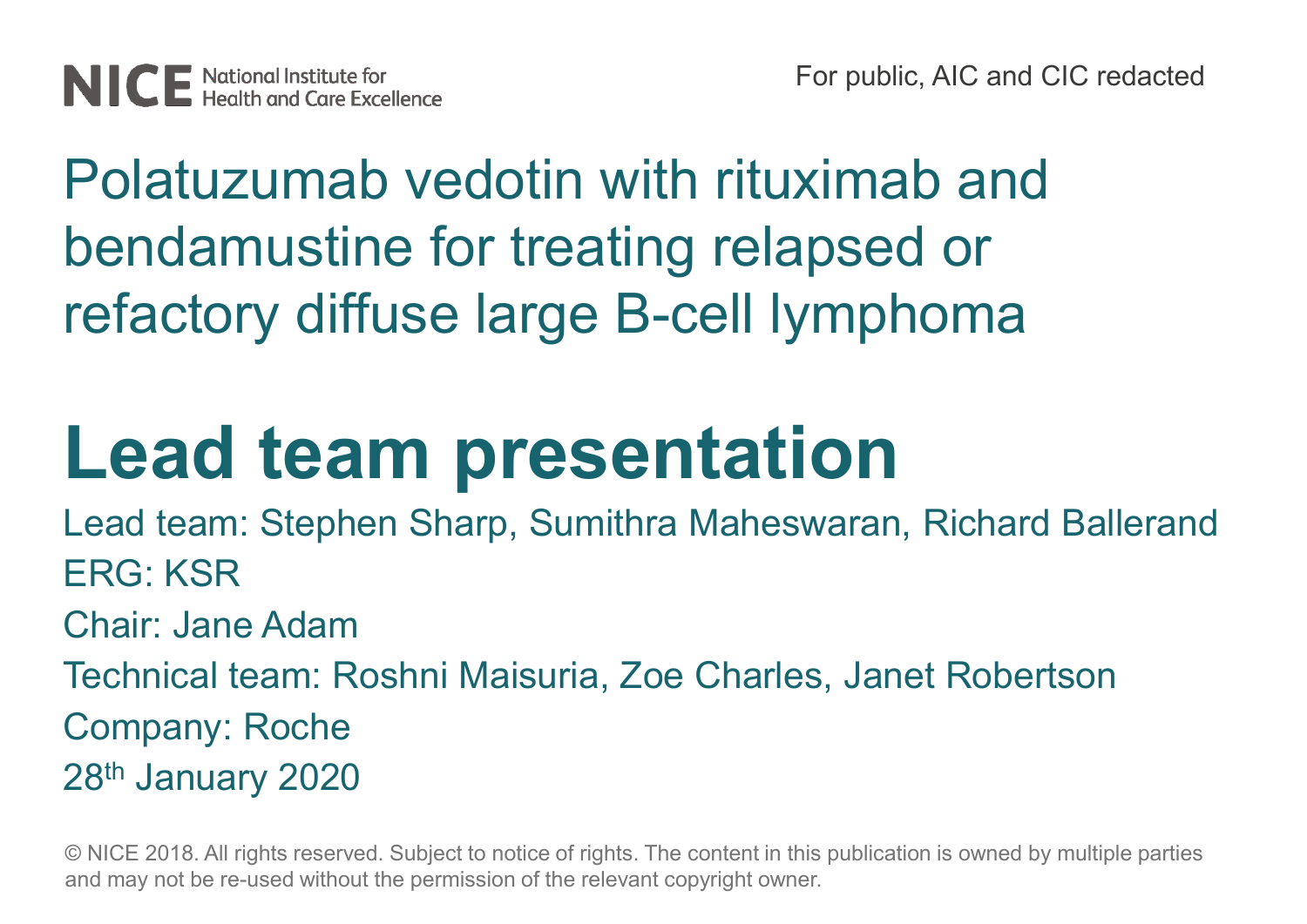## **Key issues: clinical**

- What is the committee's view on the available results from the GO29365 trial?
- Is the comparator used in the trial (bendamustine with rituximab) a reasonable proxy for standard of care?
- Are the results generalisable to UK clinical practice?
- Is polatuzumab vedotin a curative treatment, and if so at what stage can cure be assumed?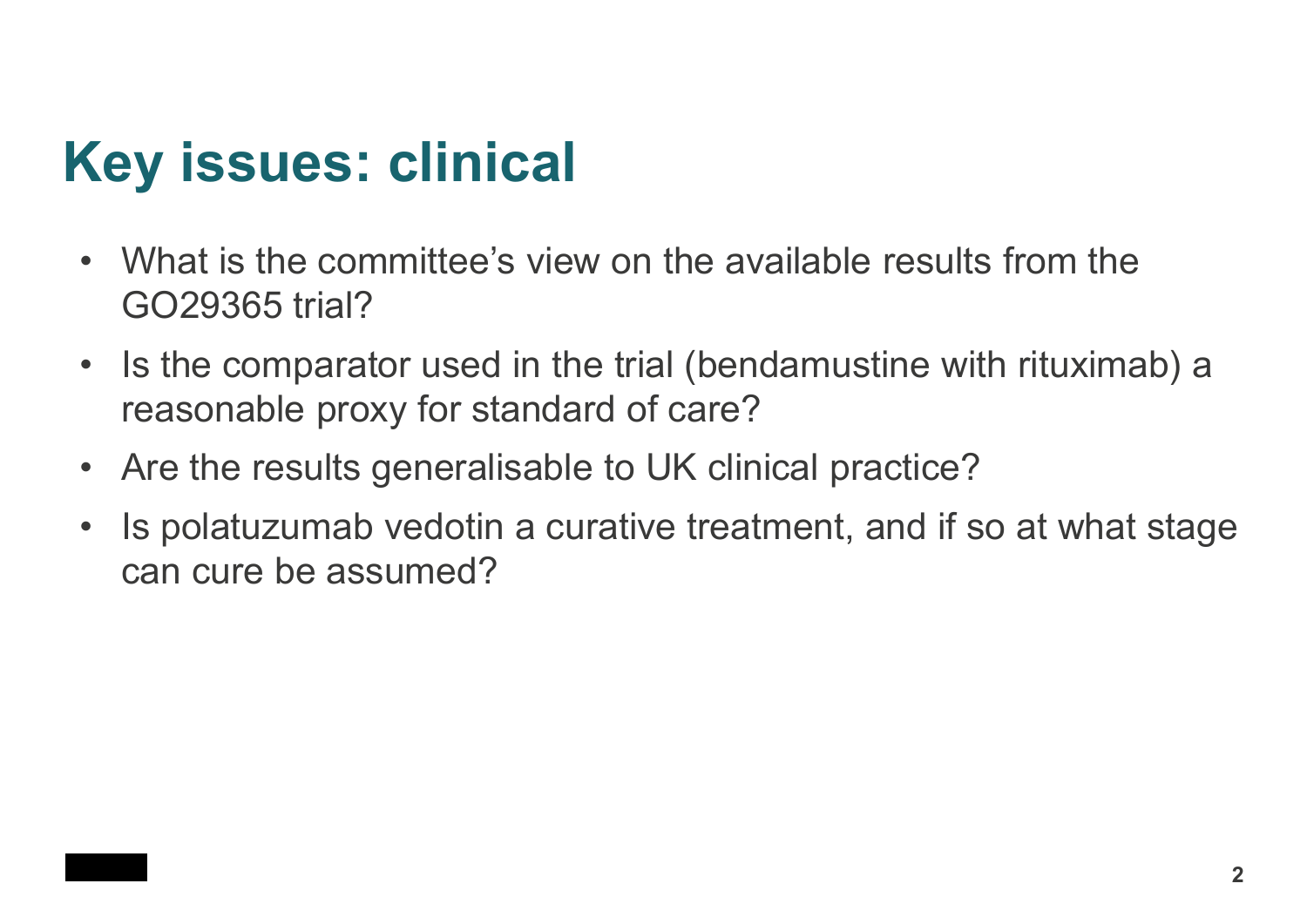### **Disease Background - Non-Hodgkin lymphoma (NHL)**

- NHL: heterogeneous group of lymphoproliferative malignancies, 80–95% arising from Bcells, the remaining from T-cells. Diffuse large B-cell lymphoma (DLBCL), 40% of cases, is a high grade lymphoma
- Haematological Malignancy Research Network (HMRN) estimates 5,510 new cases of DLBCL pa in UK
- Approximately 600 pa treated for relapsed or refractory (R/R) DLBCL are not suitable for hematopoietic stem cell transplant (potentially curative option).
- R/R DLBCL has a poor prognosis median survival 10 months. Approximately 41% survive for 12 months.
- Outcomes particularly poor for those refractory to first-line therapy. In the SCHOLAR-1 study, (largest pooled retrospective analysis of patients with refractory DLBCL), median overall survival was 6.3 months in refractory disease & 22% alive at 2 years.
- Age an important prognostic indicator: patients ≥65 years have a poorer prognosis than younger patients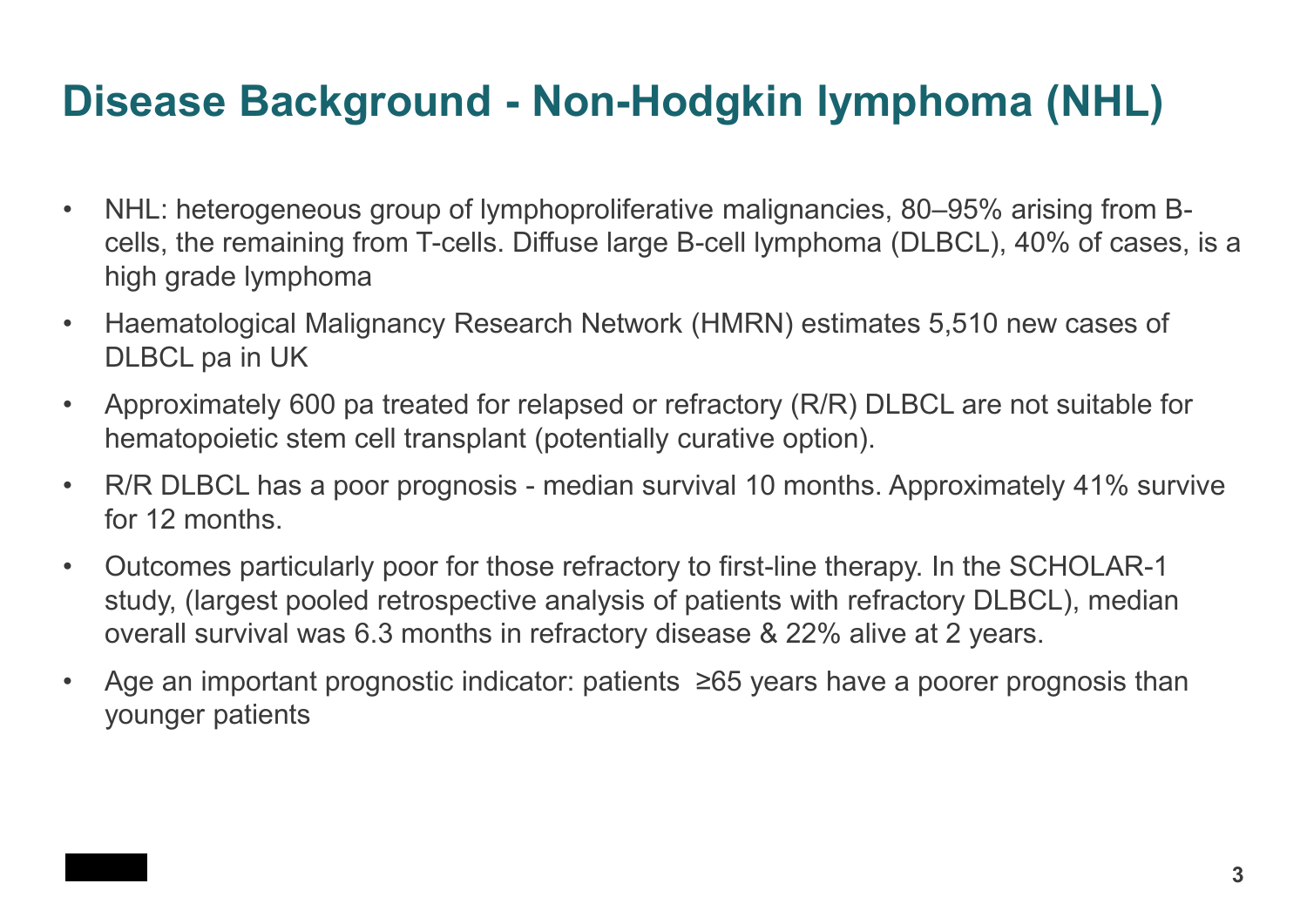### **Polatuzumab vedotin**

**Polatuzumab vedotin:** antibody-drug conjugate - binds to cell surface antigen CD79b which is expressed only on B-cells and in most B-cell Non-Hodgkin lymphomas

| <b>Conditional marketing</b><br>authorisation, Jan 2020 | In combination with bendamustine and rituximab for of adults with<br>relapsed / refractory diffuse large B-cell lymphoma (DLBCL) who<br>are not candidates for haematopoietic stem cell transplant.                        |
|---------------------------------------------------------|----------------------------------------------------------------------------------------------------------------------------------------------------------------------------------------------------------------------------|
| <b>Additional tests</b>                                 | <b>None</b>                                                                                                                                                                                                                |
| <b>Administration and dosage</b>                        | Polatuzumab vedotin<br>1.8 mg/kg intravenously (IV) on day 1 over 1 hour<br>subsequent doses 30-minute infusion<br>Bendamustine - 90 mg/m <sup>2</sup> IV on days 1 and 2<br>Rituximab - 375 mg/m <sup>2</sup> IV on day 1 |
| <b>Proposed Patient Access</b><br><b>Scheme (PAS)</b>   | Proposed PAS submitted (not approved at present)                                                                                                                                                                           |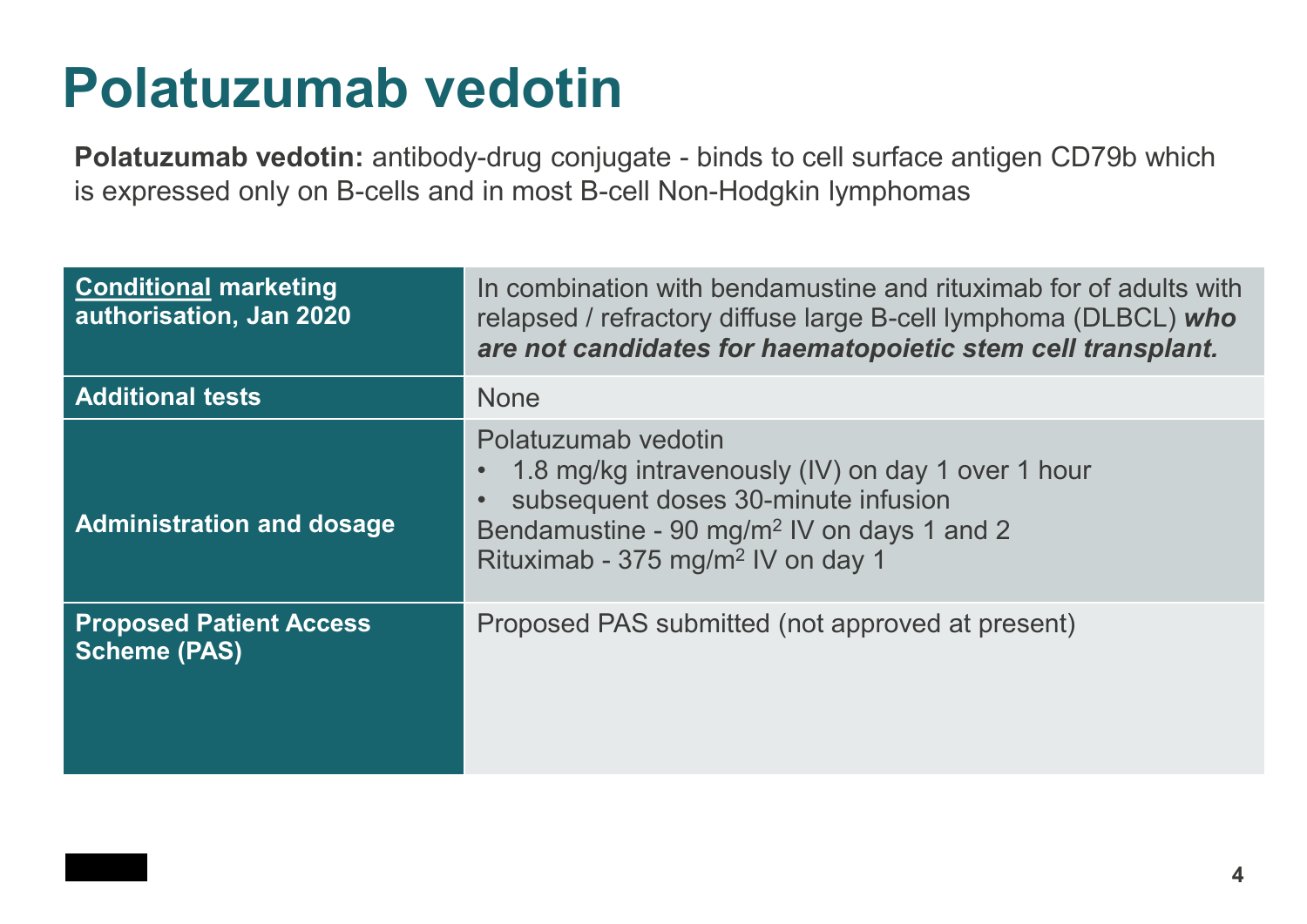### **Treatment pathway and proposed positioning of polatuzumab vedotin in combination with bendamustine and rituximab**

- No consensus on best treatment for R/R DI BCL
- Standard chemotherapy for first-line treatment of DLBCL is rituximab plus cyclophosphamide, doxorubicin, vincristine, and prednisolone (R-CHOP)

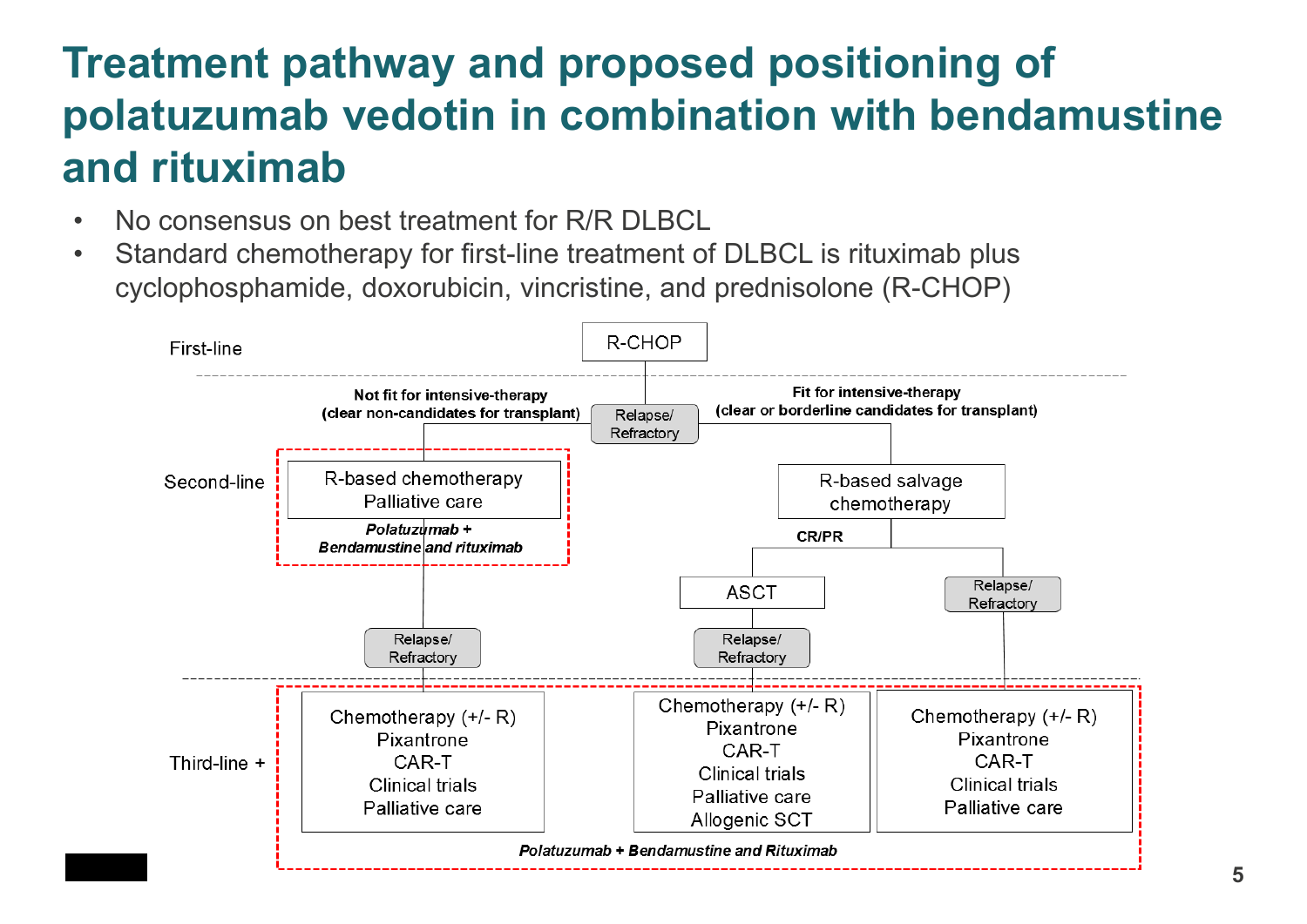# **Comparators defined in the NICE scope**

**Rituximab in combination with one or more chemotherapy agents such as:**

- R-GemOx (rituximab, gemcitabine oxaliplatin)
- R-Gem (rituximab gemcitabine)
- R-P-MitCEBO (rituximab, prednisolone, mitoxantrone cyclophosphamide, etoposide bleomycin, vincristine)
- (R-)DECC (rituximab, dexamethasone, etoposide, chlorambucil, lomustine)
- BR (bendamustine, rituximab)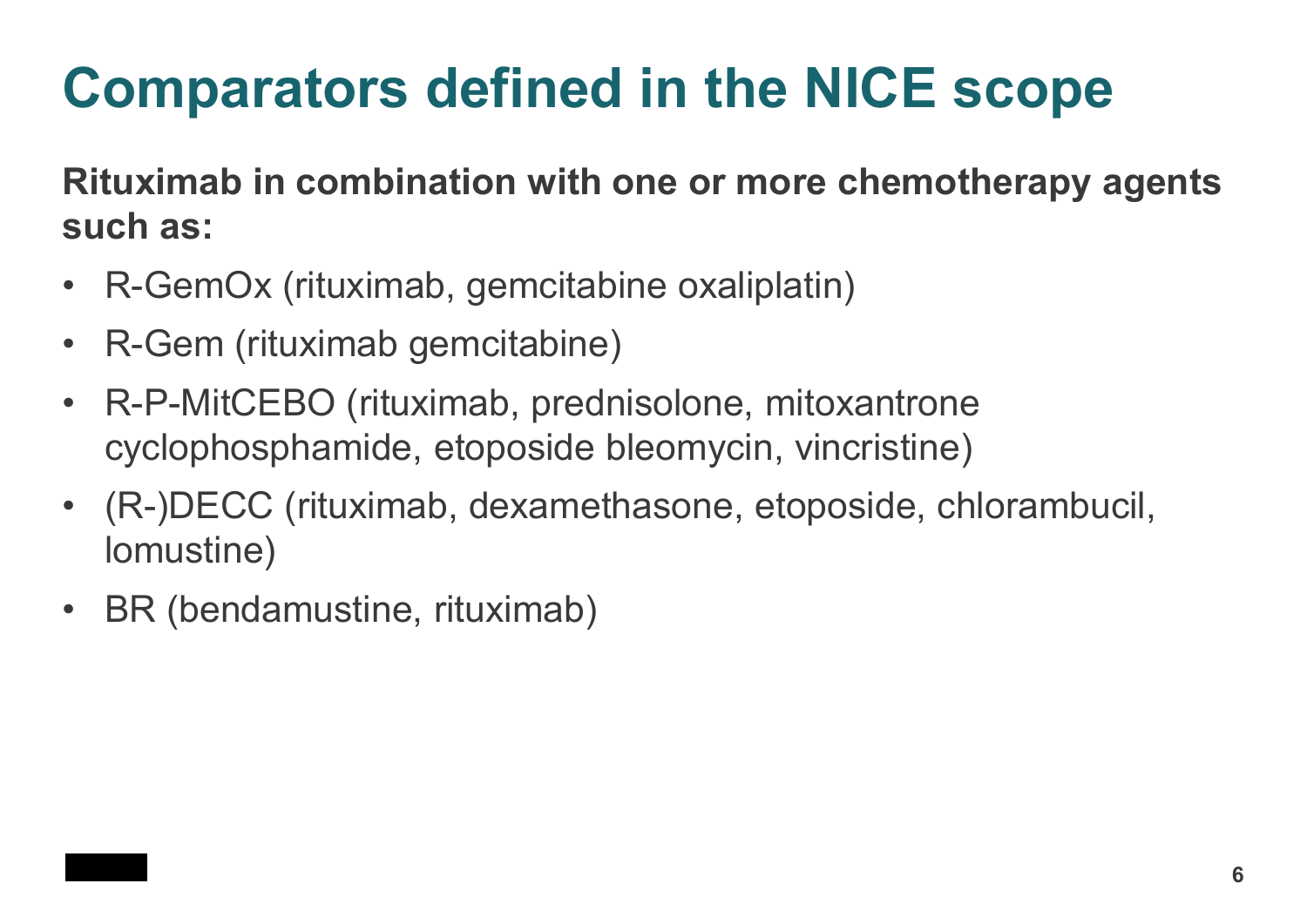# **Patient perspective**

- Most patients with DLBCL first notice rapidly-enlarging lumps, often in the neck, armpit or groin. Symptoms can vary depending on where the lymphoma is growing. Commonly systemic reported symptoms are reported, including fevers, night sweats, unexplained weight loss, fatigue, loss of appetite and severe itching.
- Patients report taking a year or more off work to recover from intensive chemotherapy regimens and stem cell transplants. Some side-effects, especially fatigue and peripheral neuropathy, can last for many years and have a significant impact on quality of life. Younger patients may experience fertility issues or early menopause.
- Patients report experiencing insomnia, anxiety and a 'constant fear of dying'. Spending many weeks in hospital can have a detrimental effect on the patient and the family as a whole. Even after successful treatment, the relief of getting back into some kind of normal life is marred by the anxiety of relapse. Late effects of treatment are also a psychological and physical challenge.
- Caring for someone with DLBCL is emotionally challenging and time-consuming. Some carers take significant amounts of time off work to transport their loved one to-and-from hospital, care for dependants, collect medications and visit hospital. One patient reported preferring to stay in hospital if possible to try to spare their spouse worry.
- It can be very difficult for carers to understand what their loved one is experiencing. They often feel helpless, anxious and scared. One patient reported that their spouse turned to the GP for psychological support.
- Patients feel there is a definite unmet need for an effective, less demanding treatment with fewer side effects.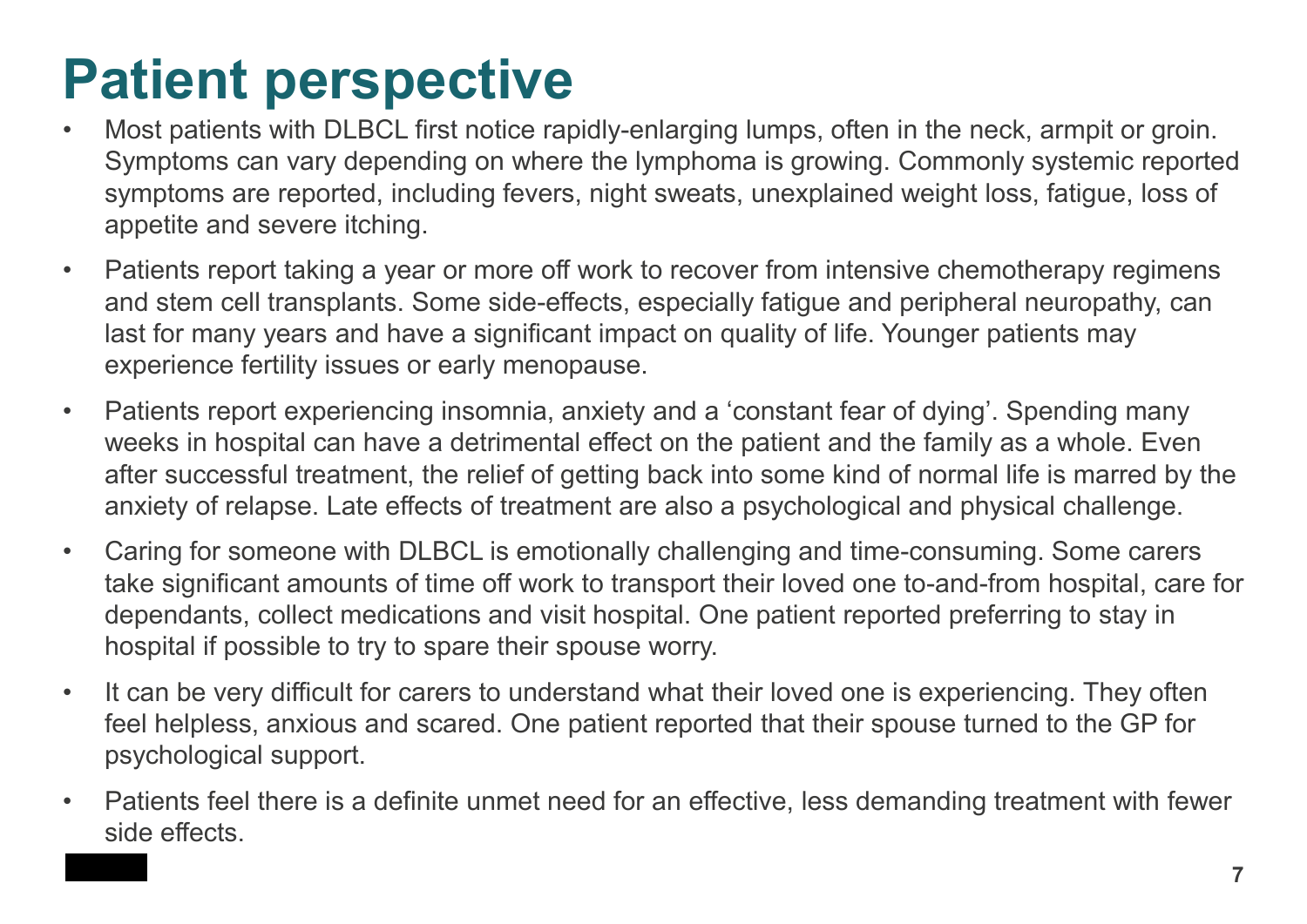

### **Clinical trial evidence – GO29365**

| <b>Trial design</b> | Phase Ib/II, multicentre, open-label study                                                                                                                                                                                                                                                                                                                                                                                                                               |  |  |  |  |
|---------------------|--------------------------------------------------------------------------------------------------------------------------------------------------------------------------------------------------------------------------------------------------------------------------------------------------------------------------------------------------------------------------------------------------------------------------------------------------------------------------|--|--|--|--|
| <b>Population</b>   | Patients with R/R DLBCL<br>Age $\geq$ 18 years<br>$\bullet$<br>ECOG PS 0-2<br>$\bullet$<br>At least 1 measurable lesion $\geq 1.5$ cm in its longest dimension<br>$\bullet$<br>Adequate haematologic function<br>$\bullet$<br>If received prior bendamustine, response duration >1 year<br>$\bullet$                                                                                                                                                                     |  |  |  |  |
| <b>Intervention</b> | Polatuzumab vedotin plus bendamustine and rituximab (pola vedotin+BR)                                                                                                                                                                                                                                                                                                                                                                                                    |  |  |  |  |
| <b>Comparator</b>   | Bendamustine with rituximab (BR)                                                                                                                                                                                                                                                                                                                                                                                                                                         |  |  |  |  |
| <b>Outcomes</b>     | Complete response (CR) – primary outcome<br>$\bullet$<br><b>Overall survival</b><br>$\bullet$<br>Progression-free survival<br>$\bullet$<br>Event-free survival<br>$\bullet$<br>Duration of response<br>$\bullet$<br>Adverse effects of treatment<br>$\bullet$<br>Health-related quality of life<br>$\bullet$<br>Data for PFS and OS are from<br>data cut (submitted at clarification<br>stage and used in model). For other endpoints 30th Apr 2018 data cut is reported |  |  |  |  |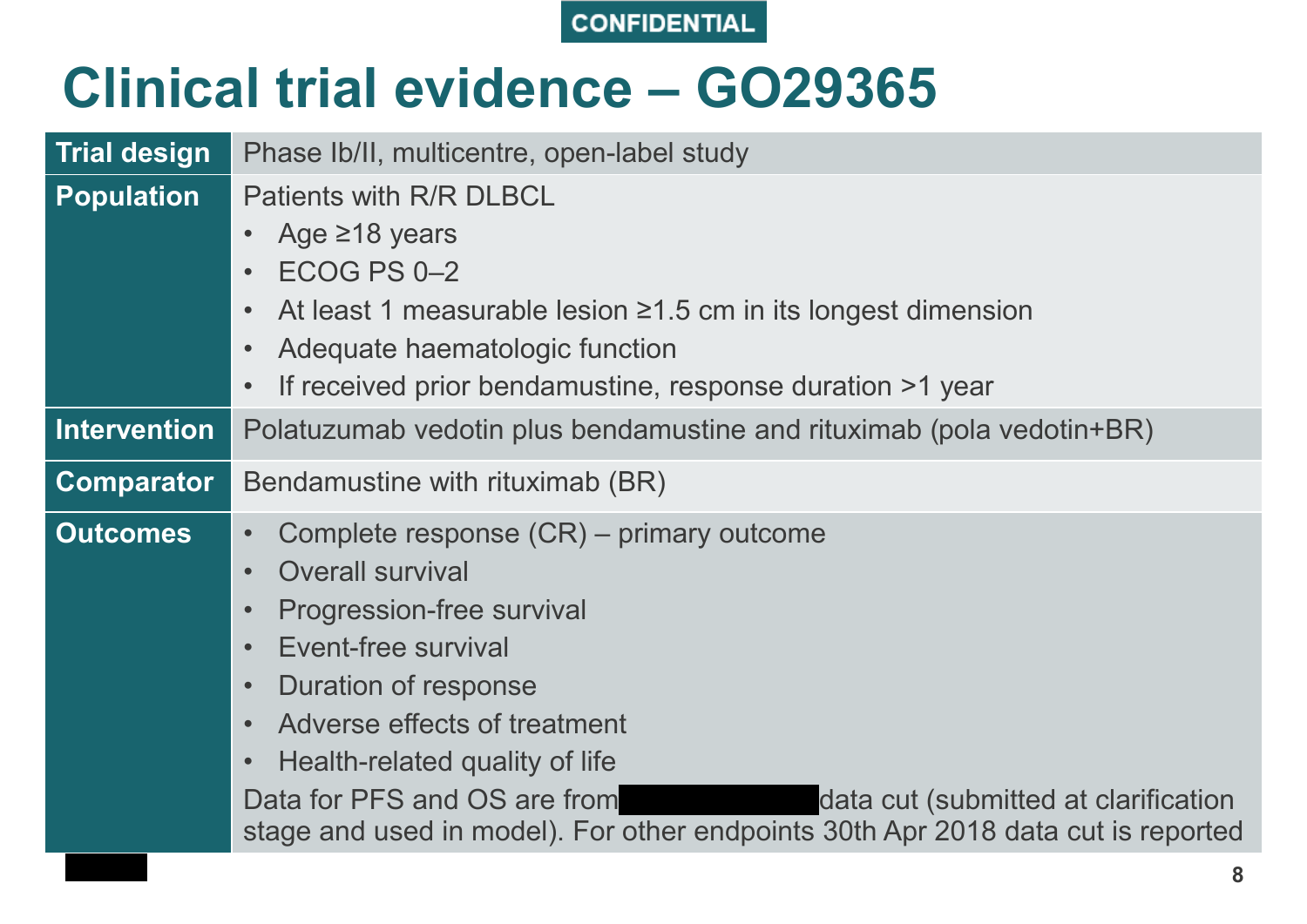### **Results**

| <b>Outcome</b>                                                                   | Pola vedotin+BR (n=40)                            | <b>BR</b> (n=40) |
|----------------------------------------------------------------------------------|---------------------------------------------------|------------------|
| Complete response rate with PET-CT at primary response assessment (IRC-assessed) |                                                   |                  |
| Complete response, n (%)<br>95% CI                                               | 16 (40.0), (24.86, 56.67) 7 (17.5), (7.34, 32.78) |                  |
| Difference in response rates, $n$ $(\%)$ ,<br>$(95% \text{ Cl})$<br>p value      | 22.5, (2.62, 40.22)<br>$p=0.0261$                 |                  |
| <b>Progression-free survival (IRC-assessed)</b>                                  |                                                   |                  |
| Patients with event, $n$ $(\%)$                                                  |                                                   |                  |
| Earliest contributing event, n<br>Disease progression<br>Death                   |                                                   |                  |
| Median time to event, months<br>95% CI                                           |                                                   |                  |
| <b>Stratified HR %</b><br>$(95\% \text{ Cl})$<br>p value (log-rank)              |                                                   |                  |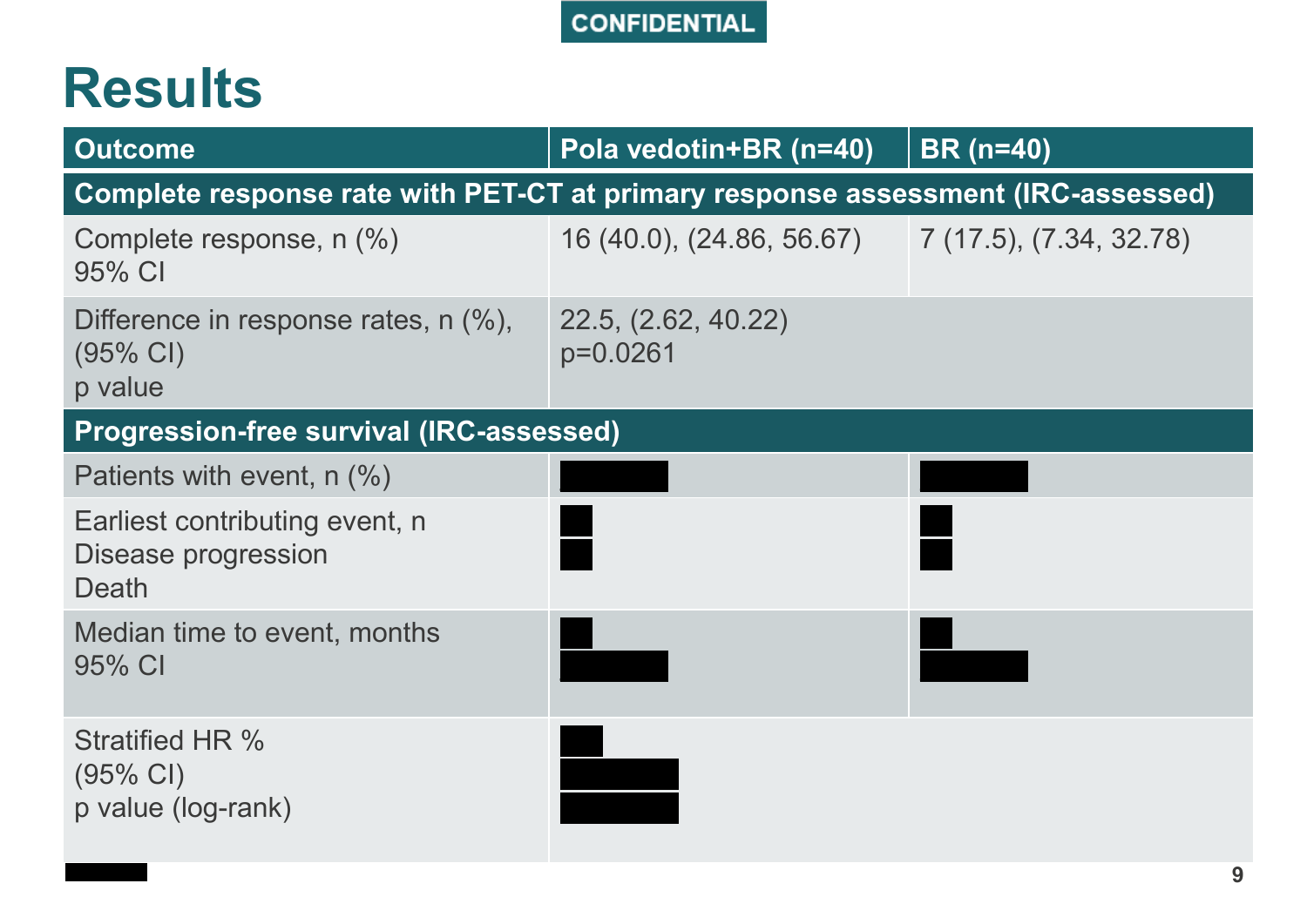### Kaplan-Meier Curve for PFS by IRC, cut-off date

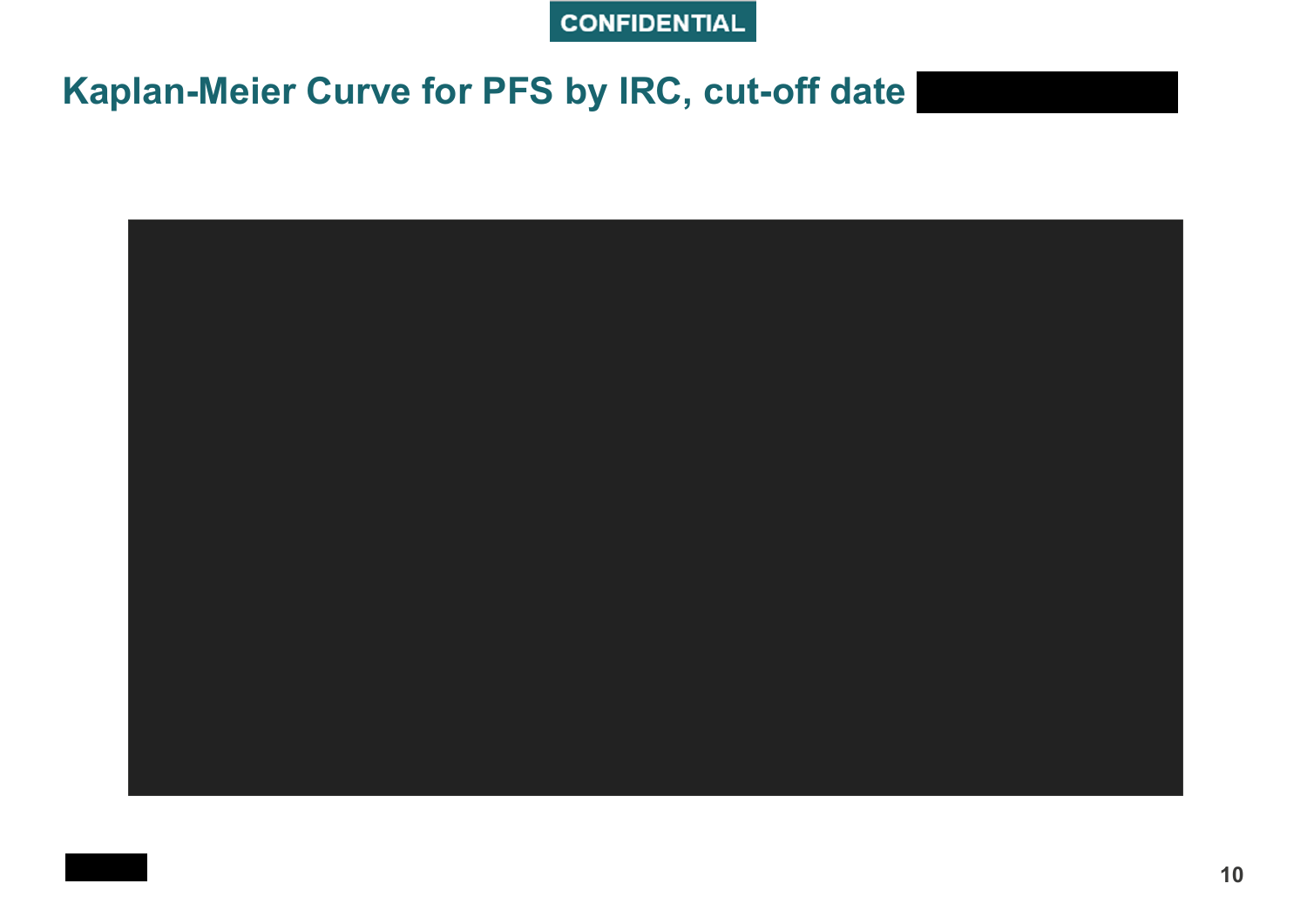### **Overall survival**

| <b>Outcome</b>                                                     | Polatuzumab vedotin+BR<br>$(n=40)$ | <b>BR</b> (n=40) |
|--------------------------------------------------------------------|------------------------------------|------------------|
| Patients with event, n<br>(% )                                     |                                    |                  |
| Median time to event,<br>months<br>95% CI                          |                                    |                  |
| <b>Stratified HR %</b><br>$(95% \text{ Cl})$<br>p value (log-rank) |                                    |                  |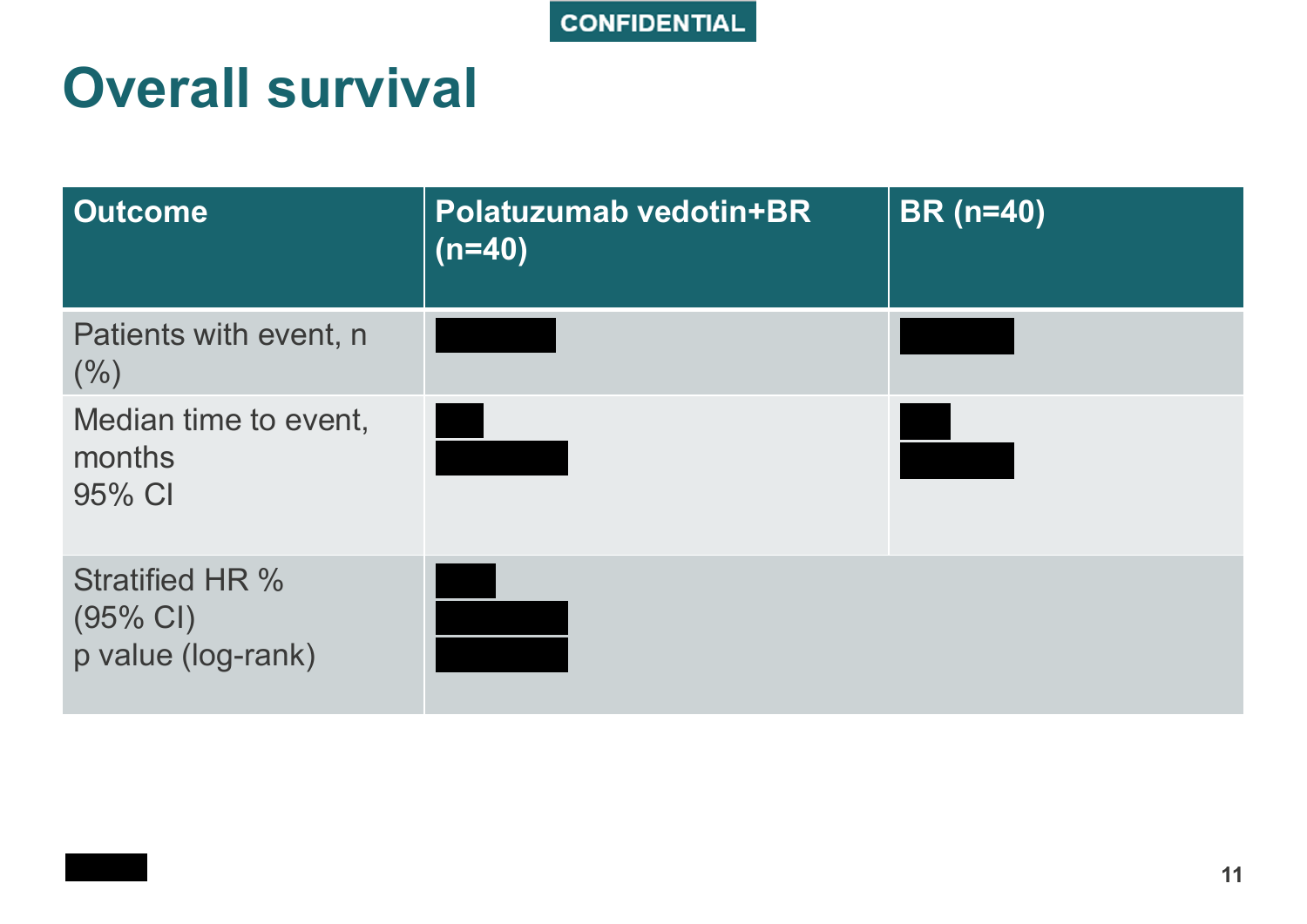### Kaplan-Meier Curve for OS cut-off date

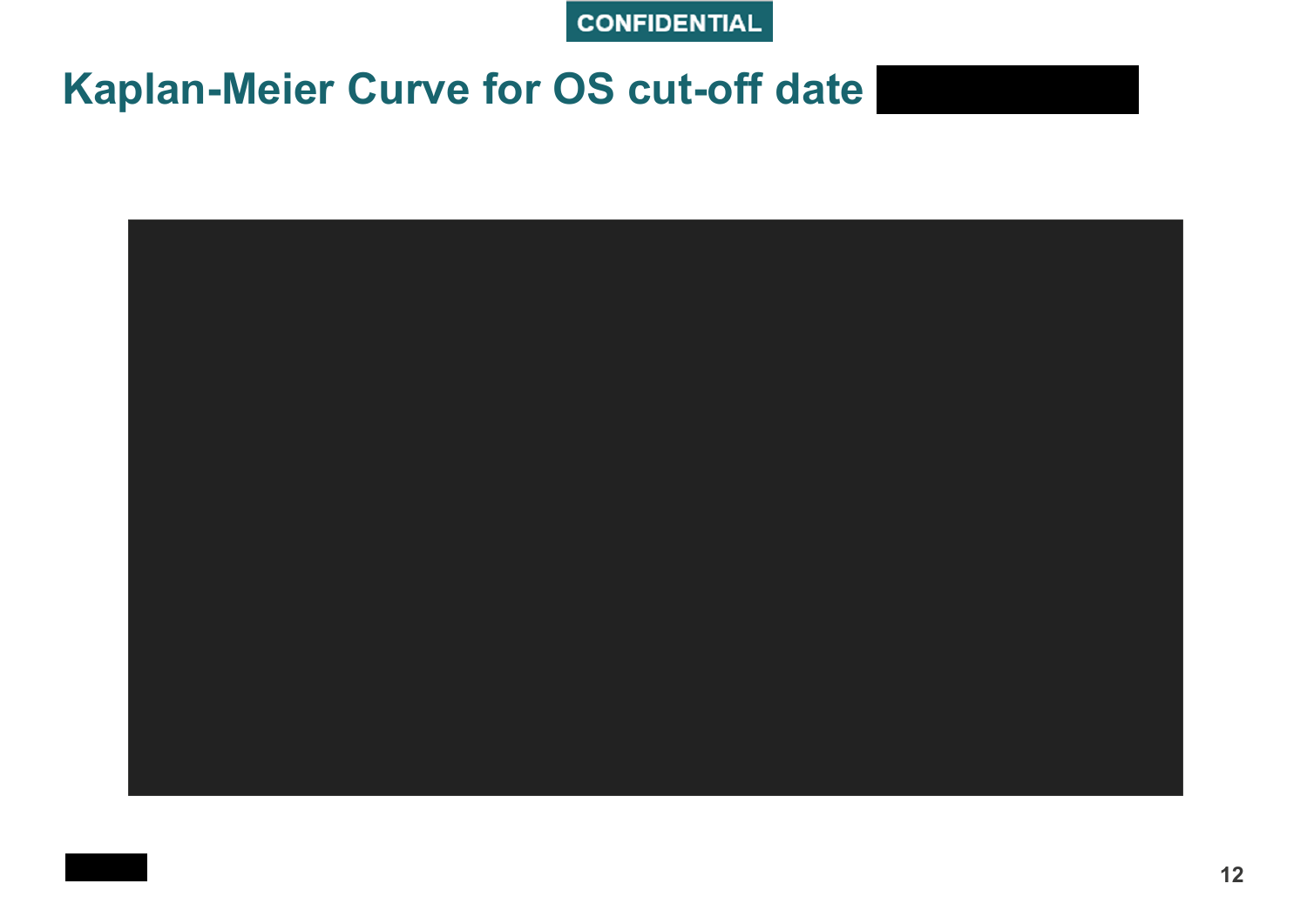### **Overview of issues**

| <b>Issues</b>                                   | <b>Summary</b>                                                  |
|-------------------------------------------------|-----------------------------------------------------------------|
| 1. Formulation                                  | Regulatory issue, no discussion needed                          |
| 2. Relevant comparators                         | For discussion                                                  |
| 3, Generalisability                             | For discussion                                                  |
| 4. Is the treatment curative                    | For discussion                                                  |
| 5. Cost assumptions                             | Resolved (subject to PAS approval),<br>included for information |
| 6. Modelling of non-cancer background mortality | For discussion                                                  |
| 7. Health-related quality of life               | For discussion                                                  |
| 8. Time-Horizon                                 | Considered under issue 6                                        |
| 9. End of life criteria                         | Agreed at engagement - meets criteria                           |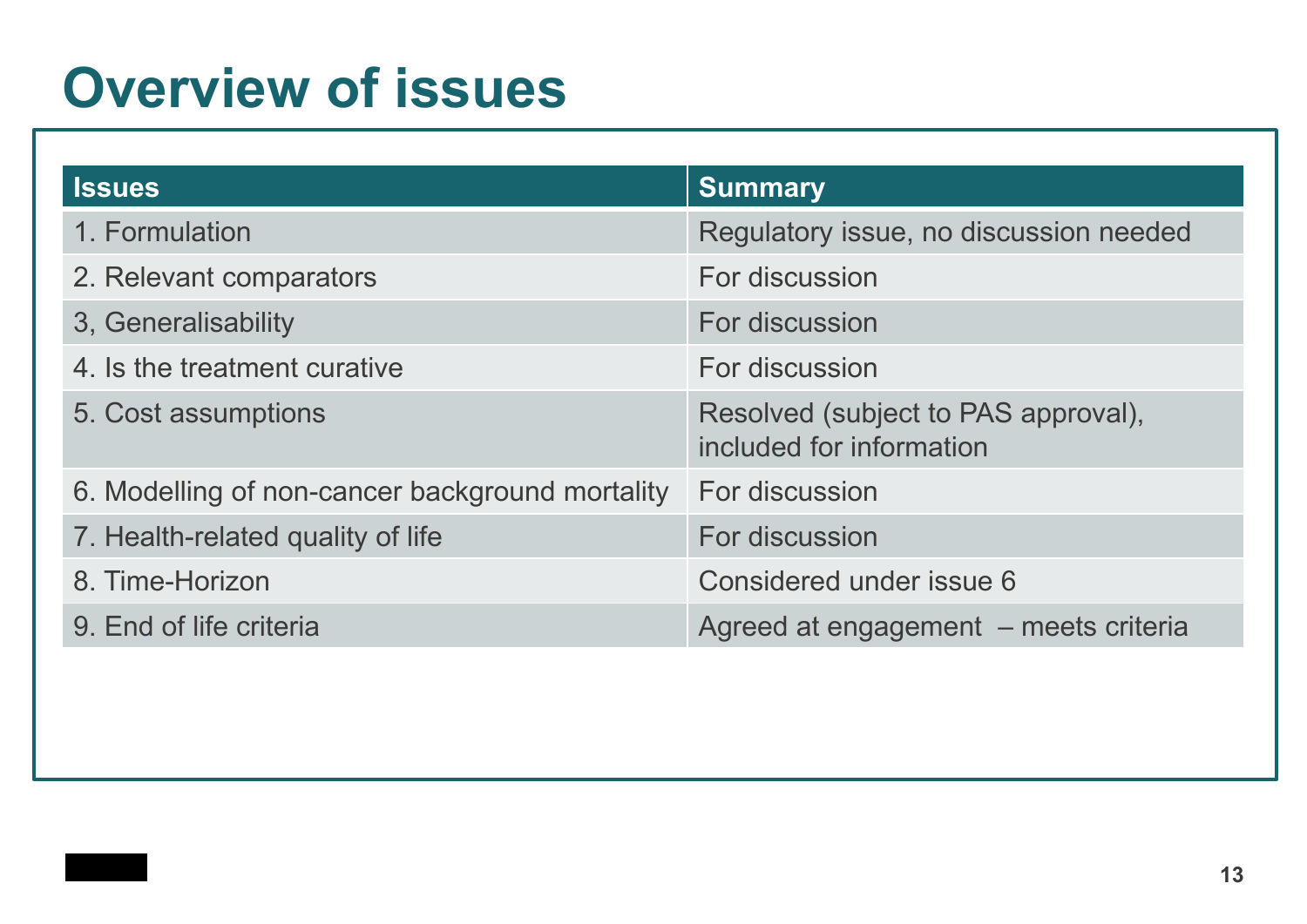# **Issue 2: Relevant comparators**

#### **Background**

- No universally accepted standard of care for R/R DLBCL not suitable for transplant
- NICE scope: multiple comparators identified in addition to BR (trial comparator)
- Company: network could not be constructed for an indirect comparison with other comparators (ERG agreed)
- Company: BR is among the possible regimens for this patient population- no evidence to demonstrate superiority of one regimen over another
- ERG: Comparison with BR is consistent with scope but probably not the only suitable one

#### **Stakeholder comments: clinical experts**

- No standard of care in RR DI RCL
- BR not commonly used in UK (not routinely funded) but is SoC in other indications e.g. CLL and usually well tolerated
- Can cause cytopenia, but not expected to be worse than other regimens
- BR not expected to have worse efficacy/ tolerability than other comparators no data to say that one regimen is better than another

**Technical team: BR is a reasonable comparator in the absence of a standard of care**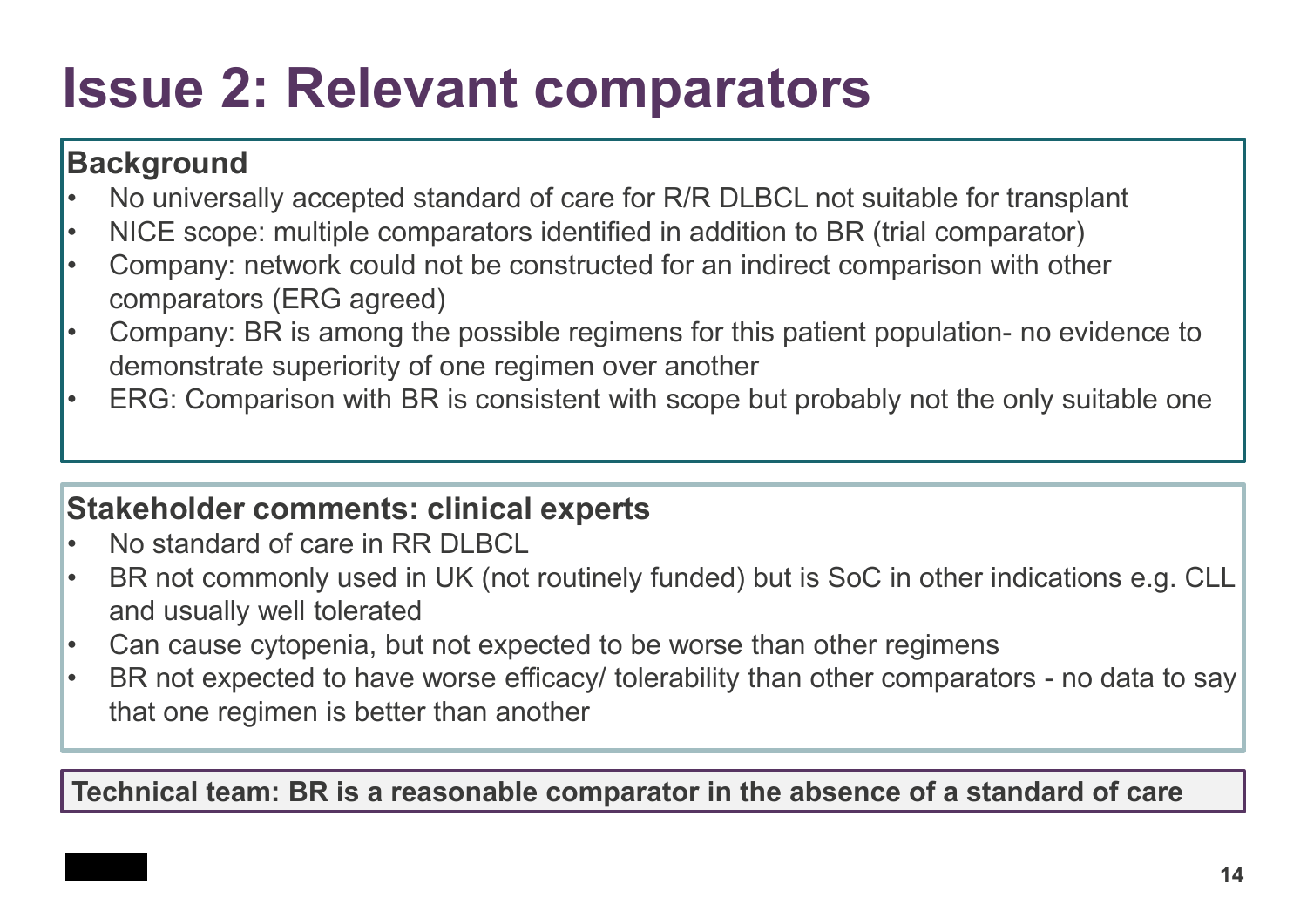### **Issue 3: Generalisability and baseline imbalances**

#### **Background**

- GO29365 relatively small (40 patients in each arm)- 3 UK patients
- ERG: non-white participants underrepresented & 84.7% had Eastern Cooperative Oncology Group (ECOG status) of 0 or 1 i.e. relatively fit
- More patients in the polatuzumab arm had low International Prognostic Index (IPI) score (22.5% compared with 7.5% had a score of 0- 1)
- More patients in the BR group had bulky disease (37.5%, compared with 25% in polatuzumab)
- Company adjusted for OS for both of these, but did not adjust PFS for bulky disease, which could favour polatuzumab

#### **Stakeholder comments: clinical experts**

- Ethnicity not a factor when considering efficacy or toxicity
- 14 out of 80 in trial had ECOG of 2. The use of polatuzumab is not rued out in these patients. ECOG 0-2 would be the range used
- Bulky disease is one of several relevant factors in DLBCL difficult to determine the level of significance of the imbalances between arms given the small patient numbers
- No additional generalisability issues highlighted by experts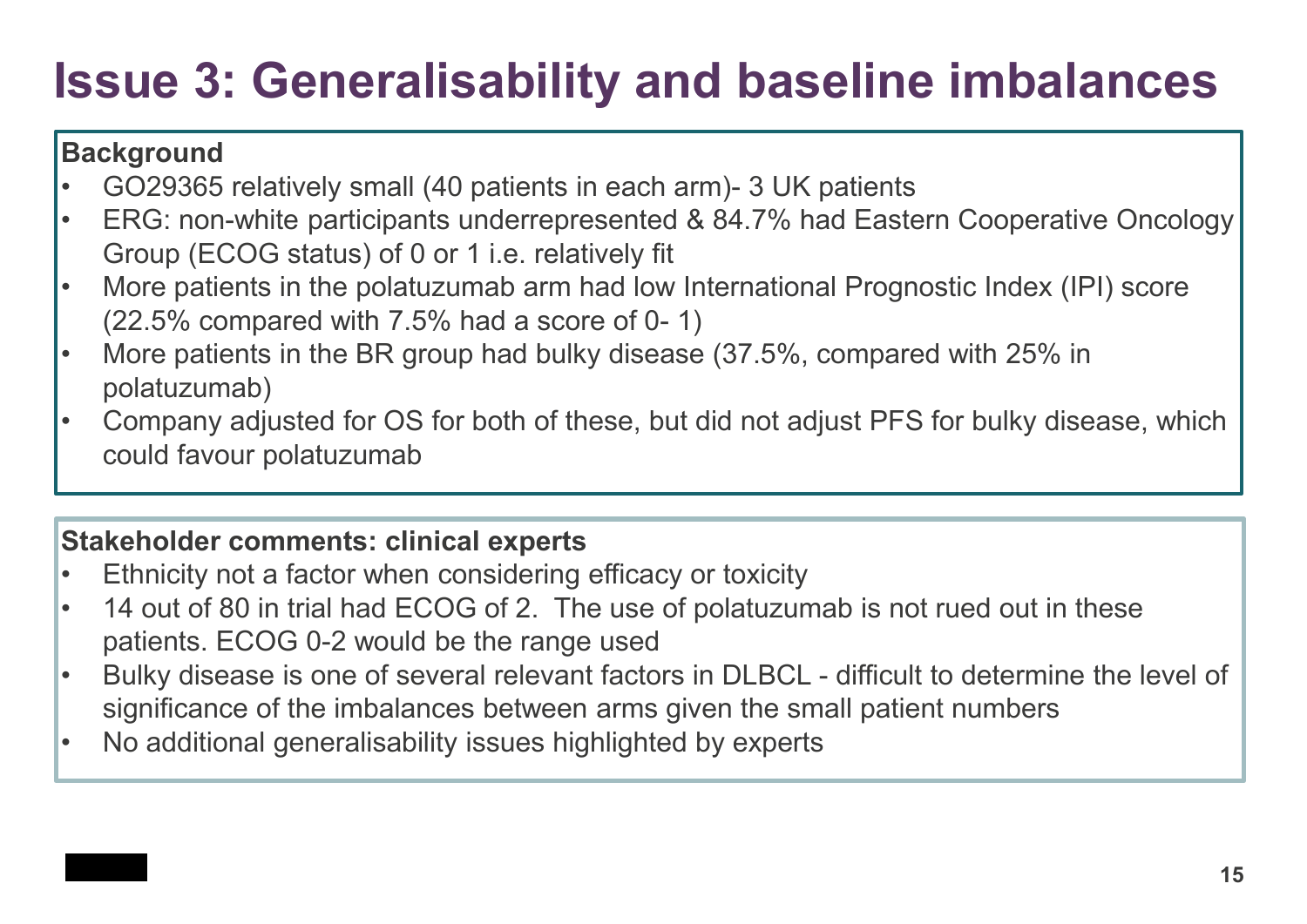### **Adjustment for baseline imbalances**

#### **Company**

- Acknowledged the imbalance of prognostic factors (bulky disease and IPI score). Therefore 2 analyses conducted: multivariable regression models & propensity score weighted regression models
- Both showed consistent treatment benefit for polatuzumab, with narrower 95% CI in the propensity score weighted model than multivariate models (indicating more precise estimates of treatment effect)
- Concluded: treatment benefit of polatuzumab not affected by the imbalance of some baseline prognostic factors

#### **ERG**

- Company methods appropriate, & range of methods tested in sensitivity analyses
- Adjustments to PFS and OS resulted in reduced calculated benefit for polatuzumab, but some benefit maintained, with no overlap of the 95% CIs
- Company used backward selection model for both PFS and OS in the economic analysis on the basis that it produced the least benefit for polatuzumab for  $OS$  (HR
- Unclear why the propensity score weighted model was not used for PFS as it produced the least benefit in terms of PFS

**Technical team: the results of trial GO29365 are generalisable to UK clinical practice**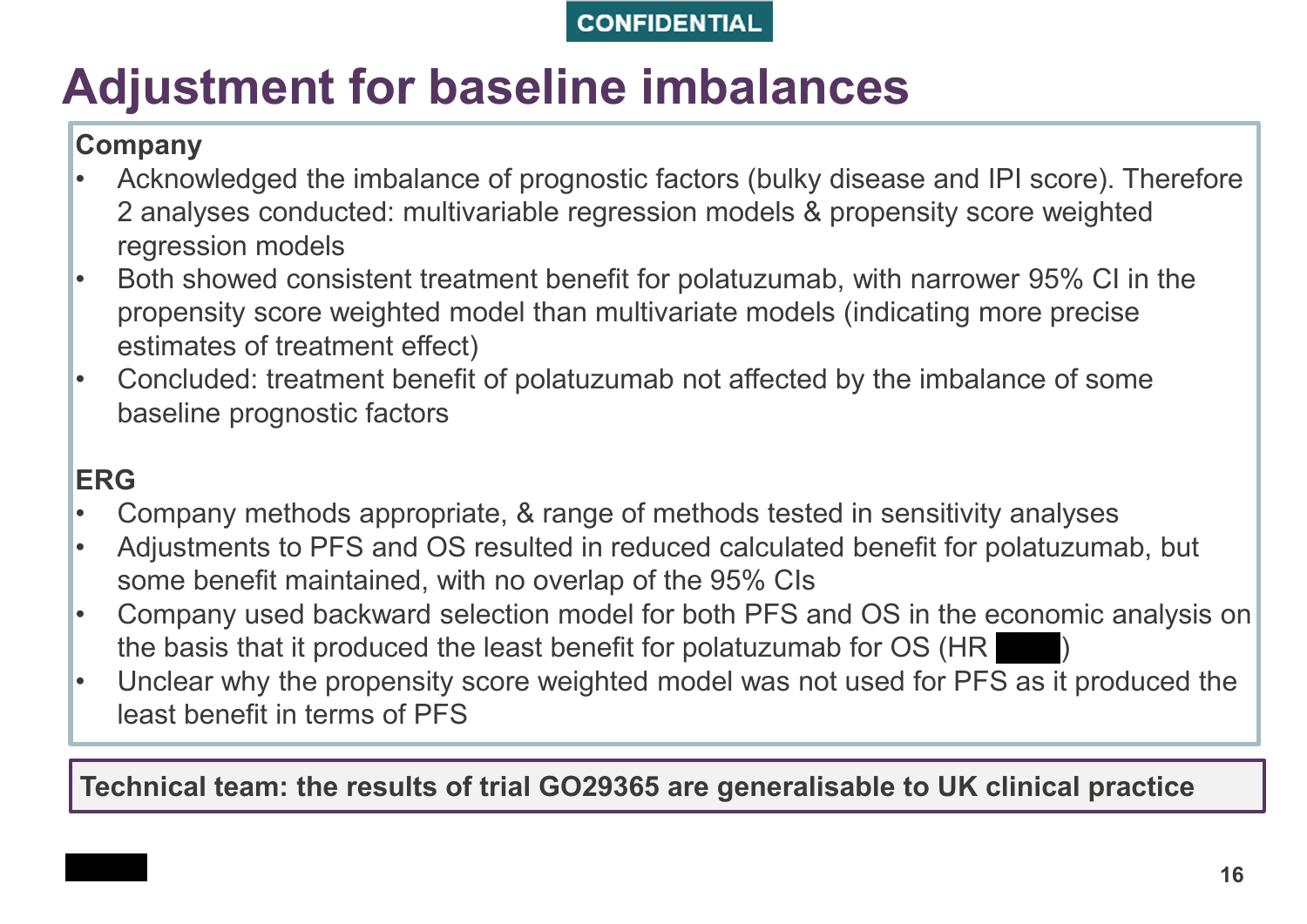### **Issue 4: Is polatuzumab vedotin a curative treatment, and if so at what stage can cure be assumed?**

#### **Background**

- Company: a proportion of patients have long-term remission and are likely to have the same survival as the general population (cured)
- At 30 months follow-up, 9/40 (23%) of patients in the polatuzumab arm in disease response (8 complete, 1 partial) vs 2/40 (5%) in the BR arm
- 8 responders in the polatuzumab arm had duration of response from 22+ months to 34+ months & 1 patient had received transplant
- Company: a high complete response (CR) rate is associated with improved outcomes in DLBCL

#### **Stakeholder comments:**

Clinical experts

- Too early to say if this will be a curative treatment
- Chance of cure is high in DLBCL with ongoing CR lasting >24 months and this is independent of the treatment used (e.g. no reason to be different from CAR-T therapies) as the disease itself and duration of response are the relevant factors
- However, might not be correct to assume that these patients have the same risk of mortality as general population as some patients will still relapse, and the treatments received themselves can impact on long term survival
- Estimate 5-15% 2 year survival with BR

**Technical team: There is a lack of robust long-term evidence on long-term remission and cure. Is it plausible to assume that this is a curative treatment, and if cured will long term survival be the same as the general population?**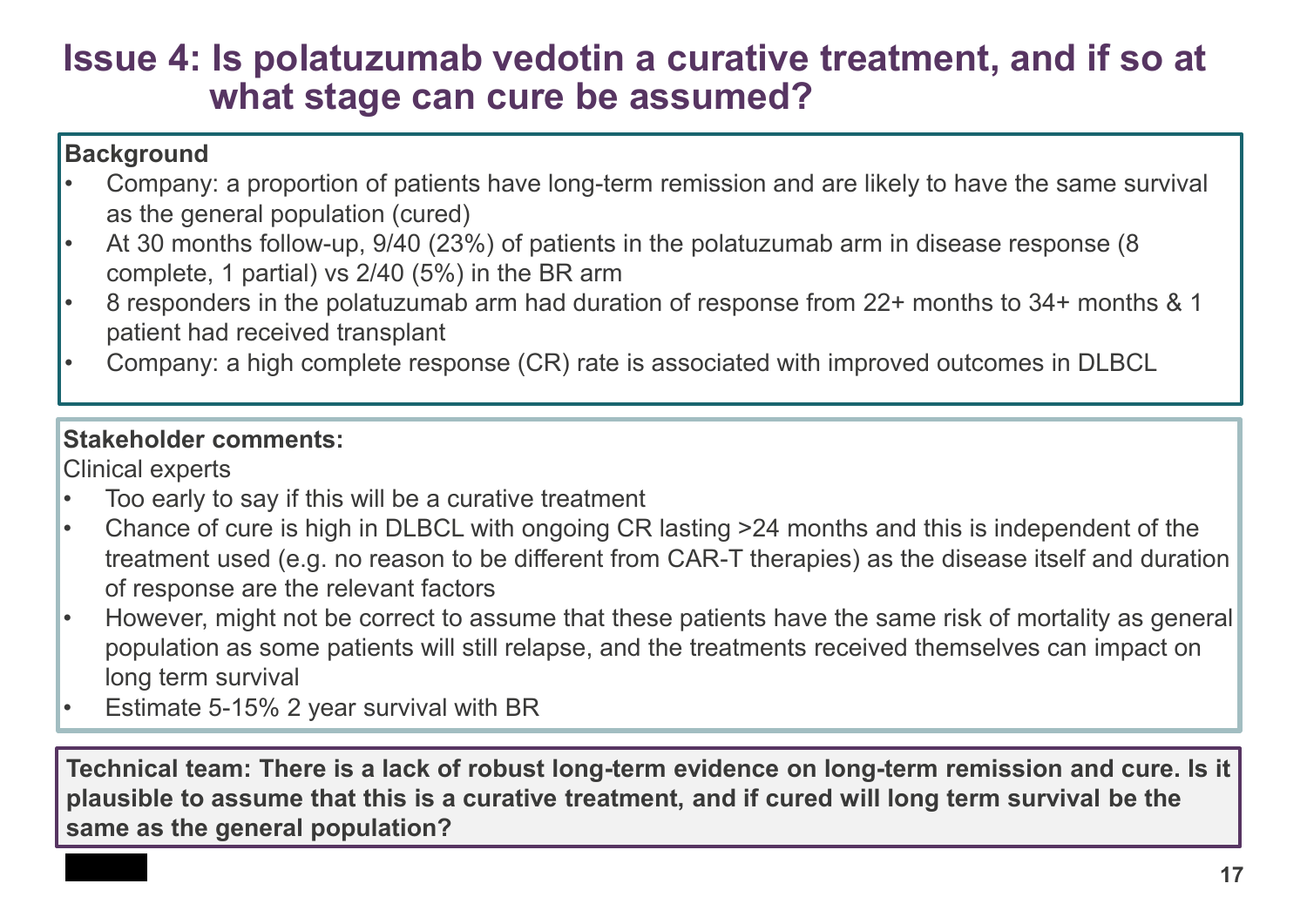# **Key issues: clinical**

- What is the committee's view on the available results from the GO29365 trial?
- Is the comparator used in the trial (bendamustine with rituximab) a reasonable proxy for standard of care?
- Are the results generalisable to UK clinical practice?
- Is polatuzumab vedotin a curative treatment, and if so at what stage can cure be assumed?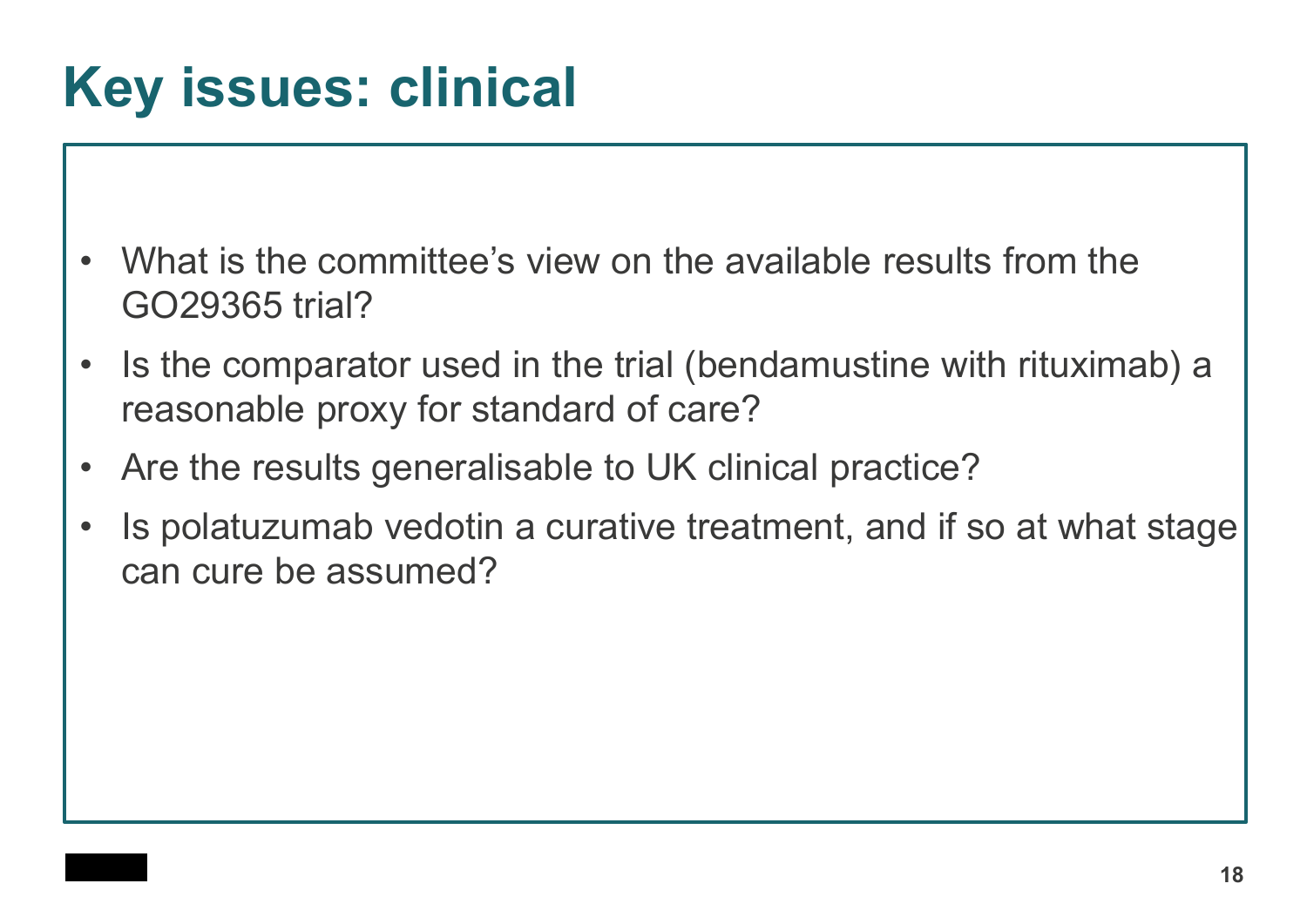### **Key issues: cost effectiveness**

- Which approach is most appropriate for extrapolation of PFS and OS – the company's cure-mixture model, or the ERG's independent parametric survival model?
- For modelling non-cancer background mortality, is an individual or cohort-based approach more appropriate?
- Do the utility values used in the model reflect the health-related quality of life of people with R/R DLBCL?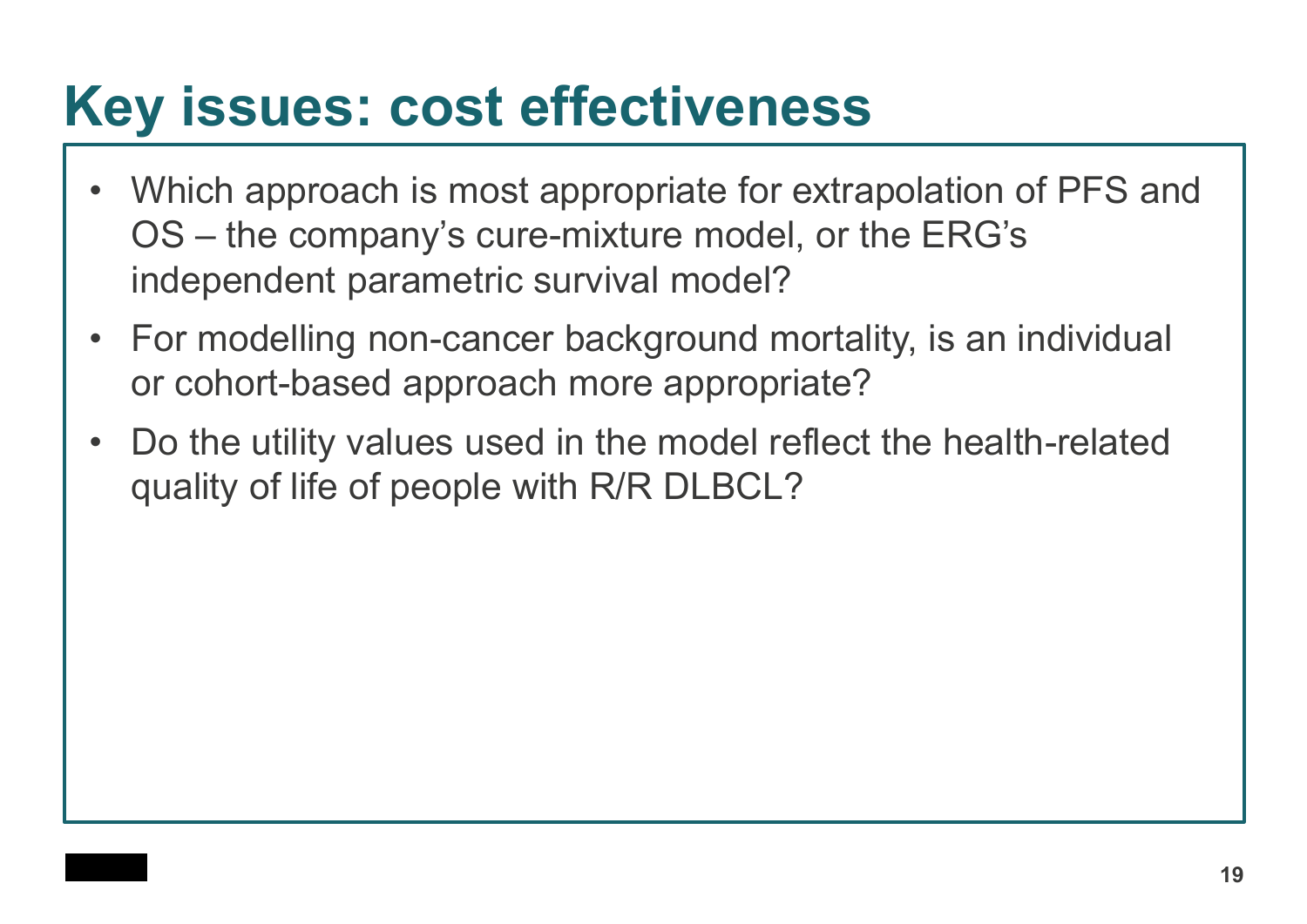## **Cost-effectiveness model**

| <b>Model type</b>     | Partitioned survival analysis model with three<br>mutually exclusive health states | <b>Progression</b>   |
|-----------------------|------------------------------------------------------------------------------------|----------------------|
| <b>Health states</b>  | PFS, PD, Death                                                                     | <b>Free Survival</b> |
| <b>Population</b>     | Patients with R/R DLBCL ineligible for SCT                                         |                      |
| <b>Intervention</b>   | Polatuzumab vedotin + BR (Pola+BR)                                                 |                      |
| <b>Comparators</b>    | <b>BR</b>                                                                          |                      |
| <b>Time horizon</b>   | 45 years                                                                           | Death                |
| <b>Model cycle</b>    | 1 week                                                                             |                      |
| <b>Discount rates</b> | 3.5% for both health and cost outcomes                                             |                      |
| <b>Utility values</b> | EQ-5D-5L data (ZUMA-1 study), cross-walked<br>to 3L values                         |                      |

Progression free survival (PFS), Progressed disease (PD), Stem cell transplant (SCT), Bendamustine with rituximab (BR), Personal Social Services (PSS)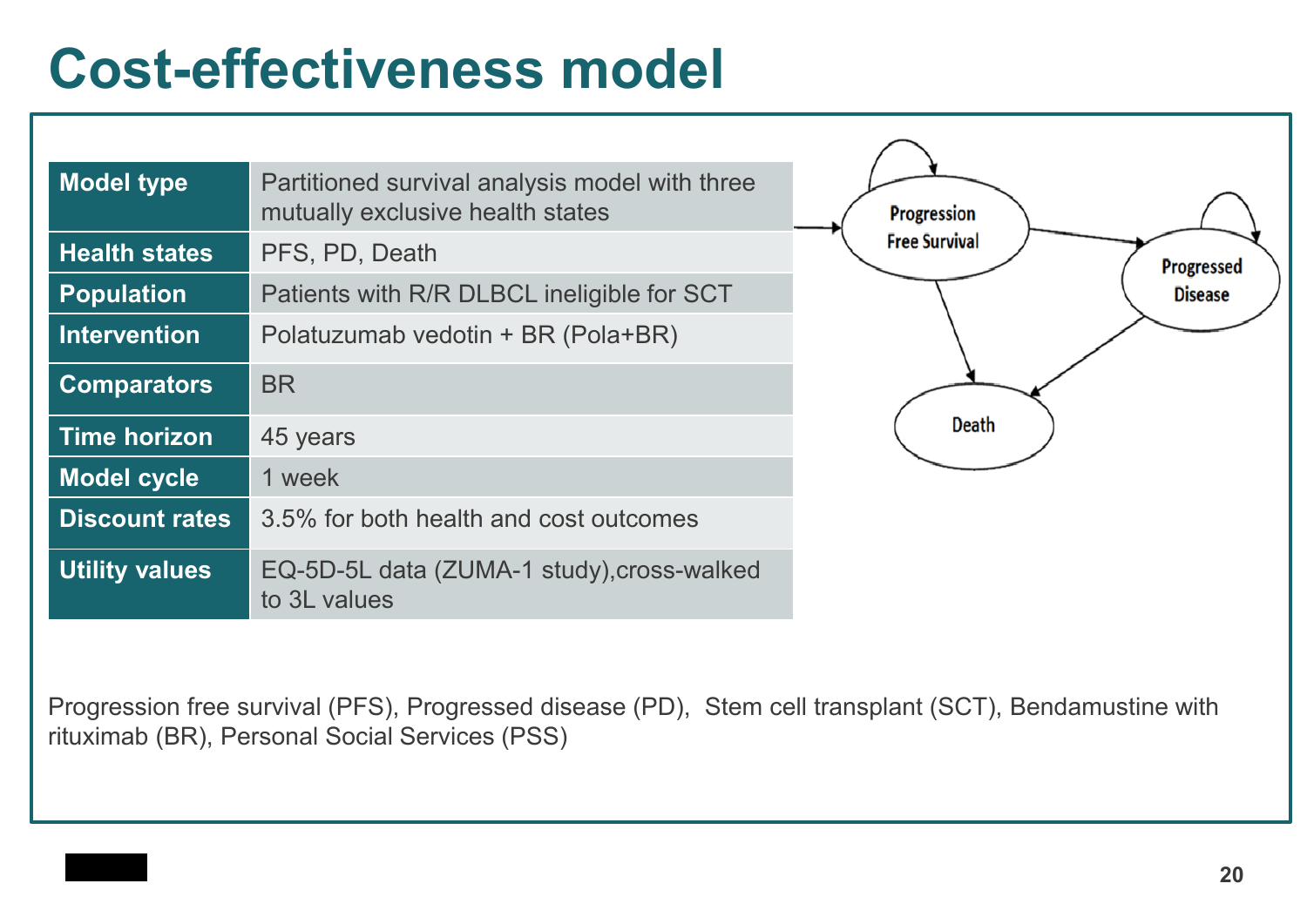

### **PFS cure-mixture extrapolation functions** (adjusted analysis, COD March 2019)

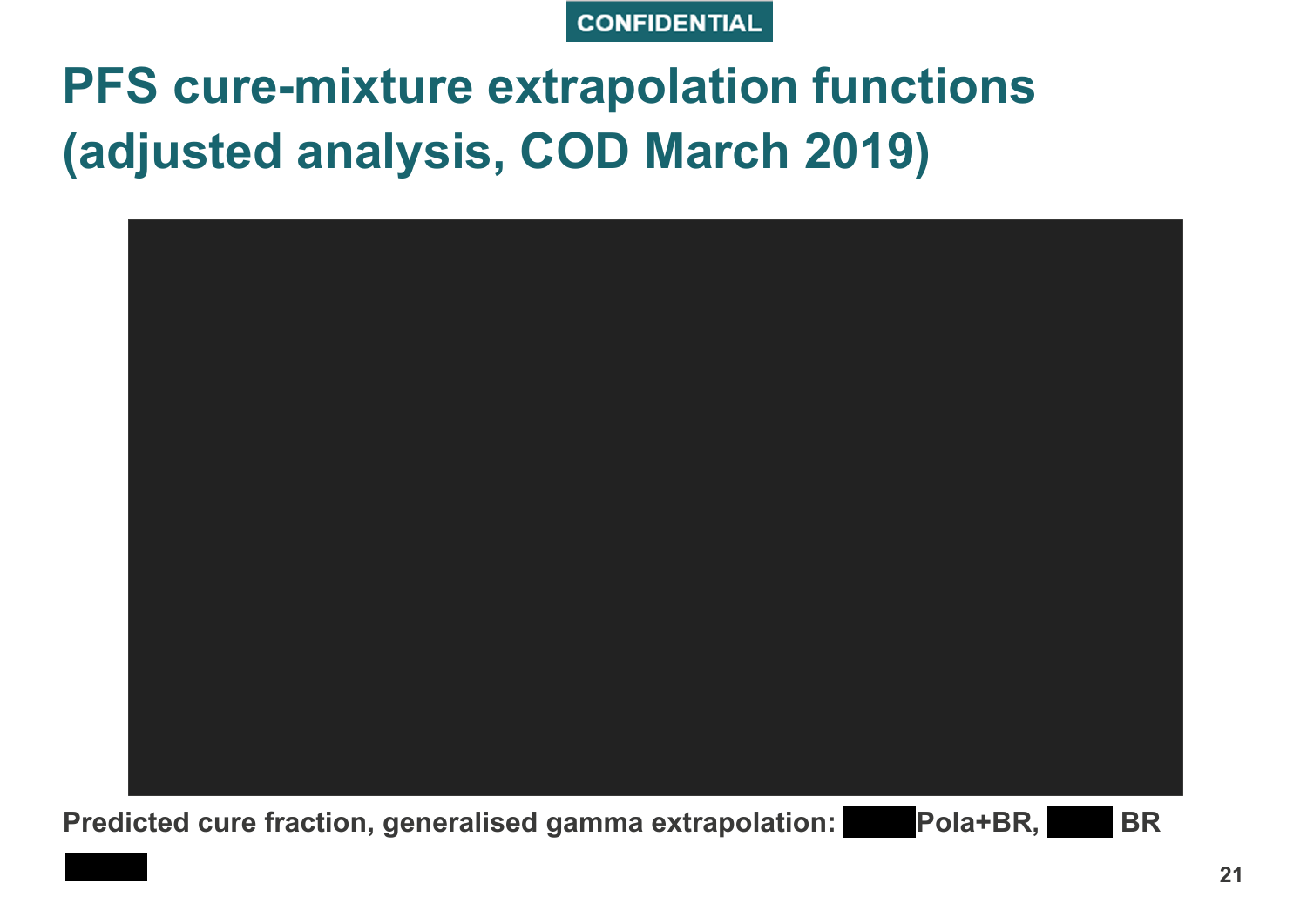

### **OS cure-mixture extrapolation functions** (OS informed by PFS)



Predicted cure fraction, generalised gamma extrapolation Pola+BR,

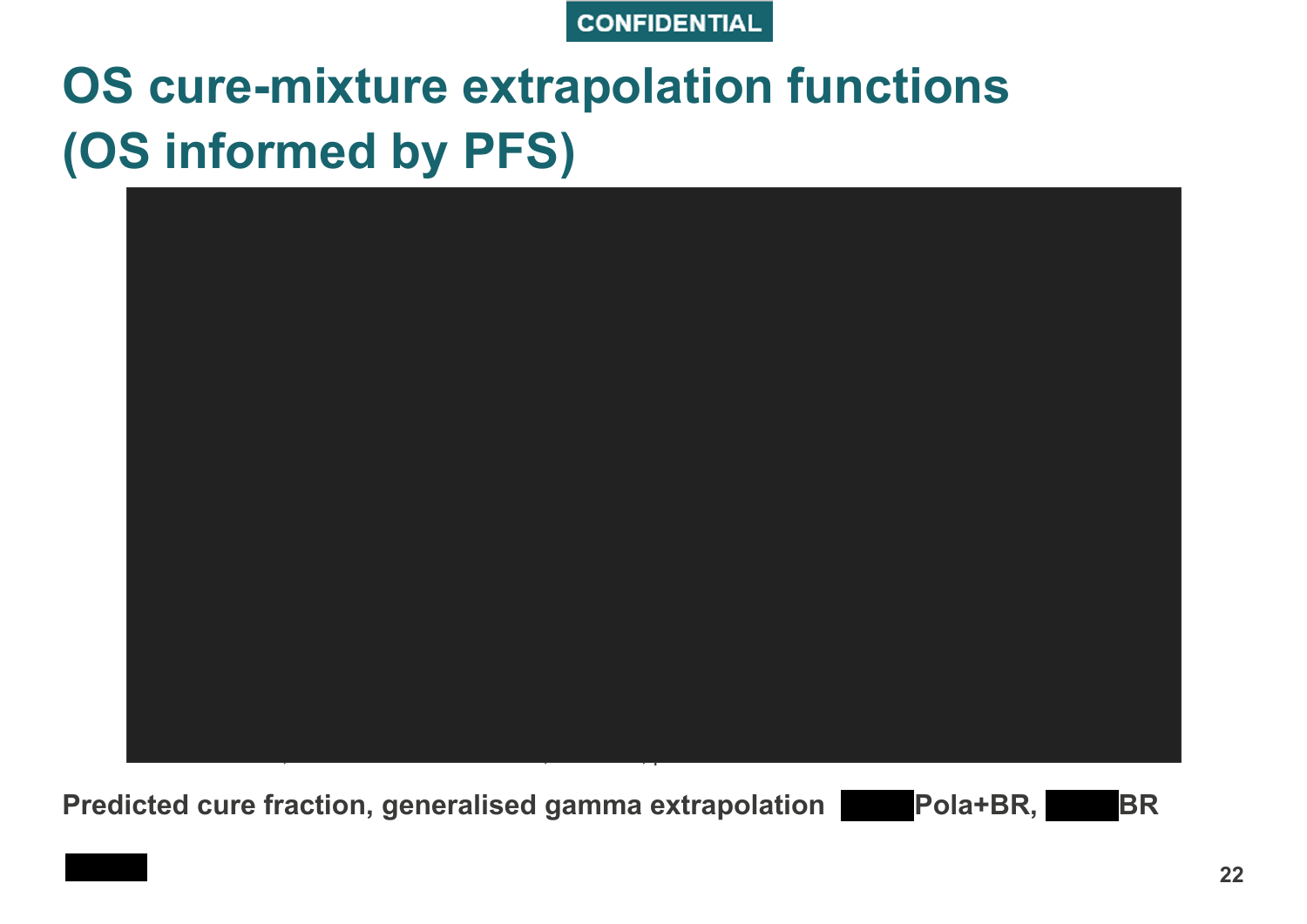### **ERG analysis – PFS standard parametric lognormal extrapolation**



Figure from ERG, R-Benda, bendamustine + rituximab; PFS, progression-free survival; Pola+BR, polatuzumab + bendamustine + rituximab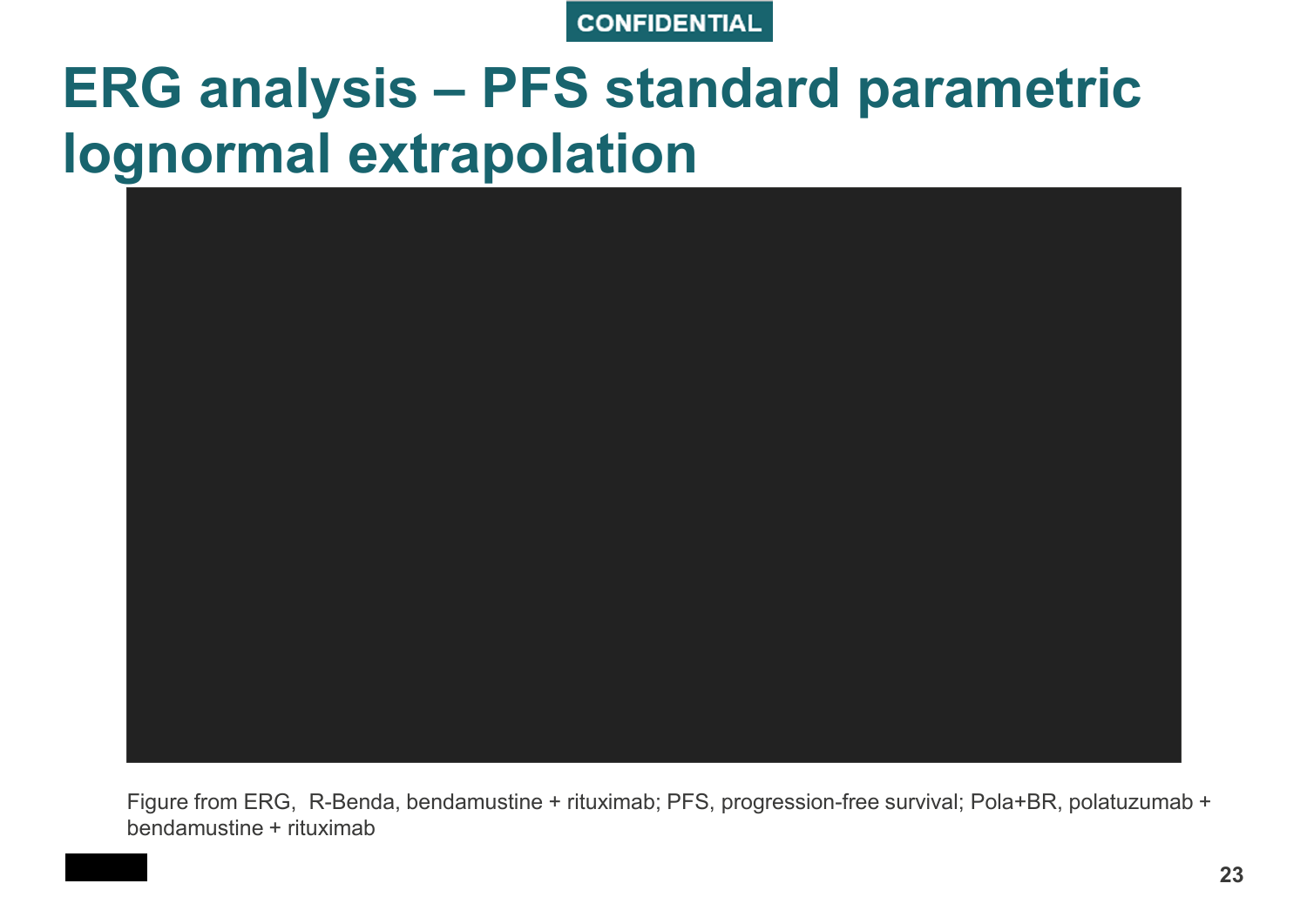## **ERG analysis – OS standard parametric generalised gamma extrapolation**



Figure from ERG, BR, bendamustine + rituximab; OS, overall survival; Pola+BR, polatuzumab + bendamustine + rituximab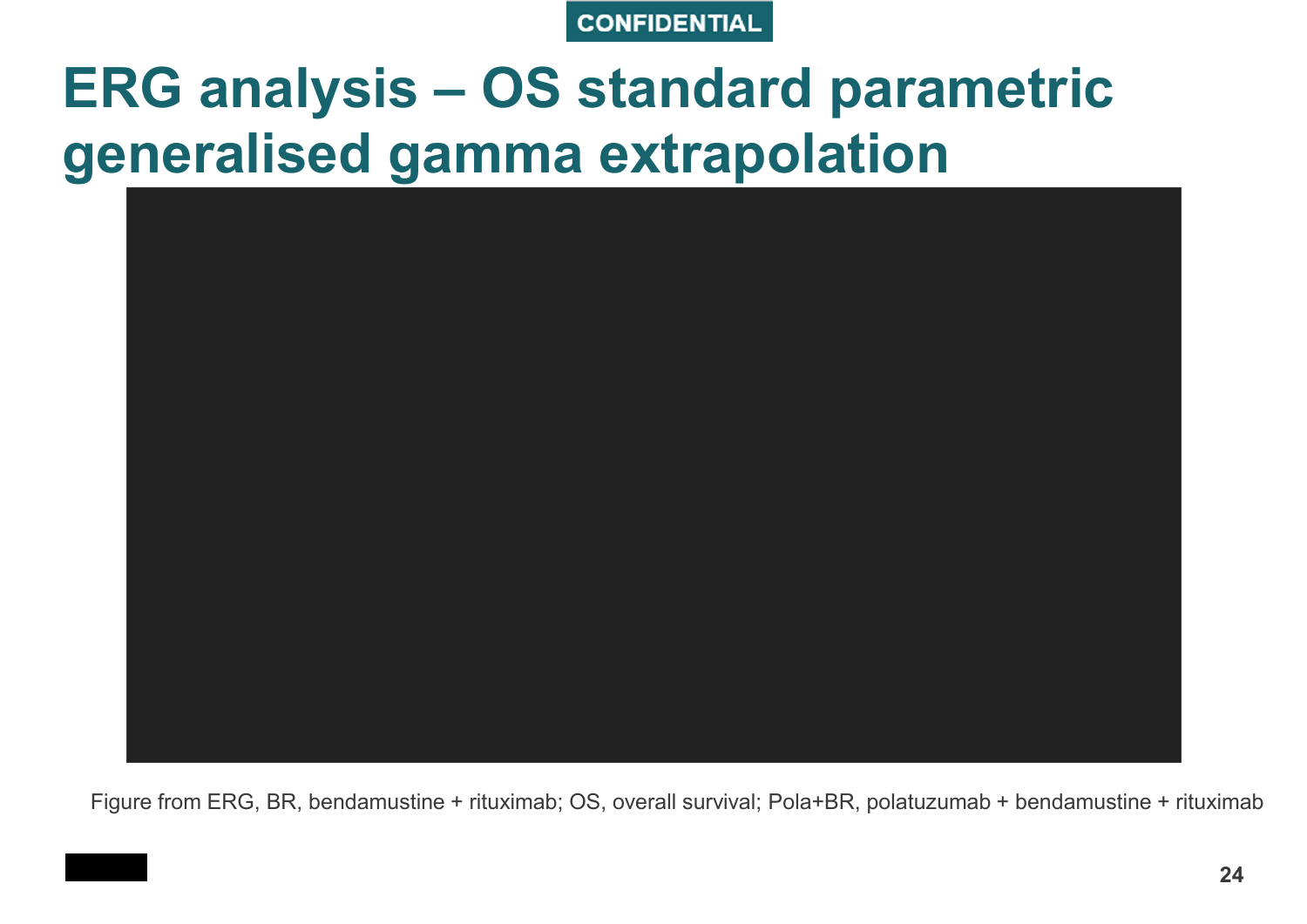### Comparison of outputs: company's cure-mixture model vs. **ERG's standard parametric model**

#### **Progression free survival comparison**

| <b>Months</b> | Pola + BR<br>(ERG) | <b>BR</b><br>(ERG) | Pola + BR<br>(CS) | <b>BR</b><br>(CS) | Pola + BR<br>(KM) | <b>BR</b><br>(KM) |
|---------------|--------------------|--------------------|-------------------|-------------------|-------------------|-------------------|
|               |                    |                    |                   |                   |                   |                   |
| 24            |                    |                    |                   |                   |                   |                   |
| 60            |                    |                    |                   |                   |                   |                   |
| 120           |                    |                    |                   |                   |                   |                   |

#### **Overall survival comparison**



BR, bendamustine + rituximab; Pola+BR, polatuzumab + bendamustine + rituximab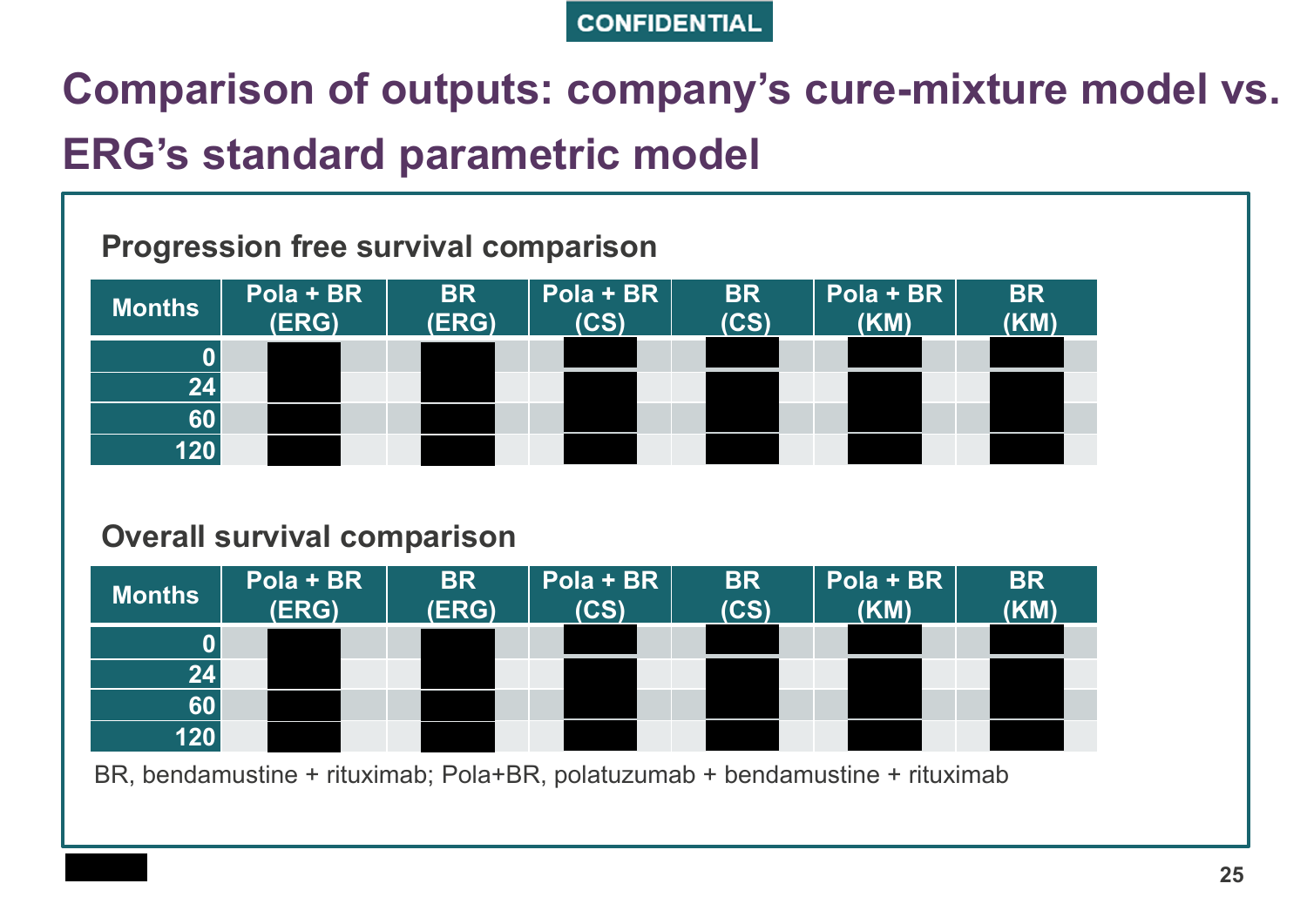#### **Issue 4: Is polatuzumab vedotin a curative treatment, and if so at what stage can cure be assumed? (economic modelling)**

#### **Background**

- Company used a cure-mixture generalised gamma model to extrapolate PFS and OS. This assumes that a proportion of patients who are progression free at 2 years are "cured".
- In the cure-mixture extrapolation, the cured patients only have SMR-adjusted general population mortality risk from the start of the trial.
- In the economic model, the cured patients are assumed to use no healthcare resources after 2 years, and are assigned age/gender adjusted general population utilities.
- Instead of using a standard cure-mixture modelling software package (e.g. flexsurvcure in R), the company developed its own code, which was not transparent and clear enough for the ERG to assess the correctness of the implementation of the methods

#### **Company comments**

- Observed KM 2-year PFS rate (IRC) for pola+BR in GO29365 is **\*\*\*.** This estimate is robust and unlikely to change due to maturity of the data with 30 months median follow up.
- Plausible that approx. two-thirds of patients in PFS at 2 years are in long-term remission.
- In BR arm, long-term remission rates in adjusted analysis are \*\*\* to \*\*\* (depending on parametric model), this overlaps with range expected in clinical practice by experts (5- 10%).
- Standard parametric models generally underestimate the observed 2 year PFS and predict that most patients in PFS at 2 years will progress or die by 5 years.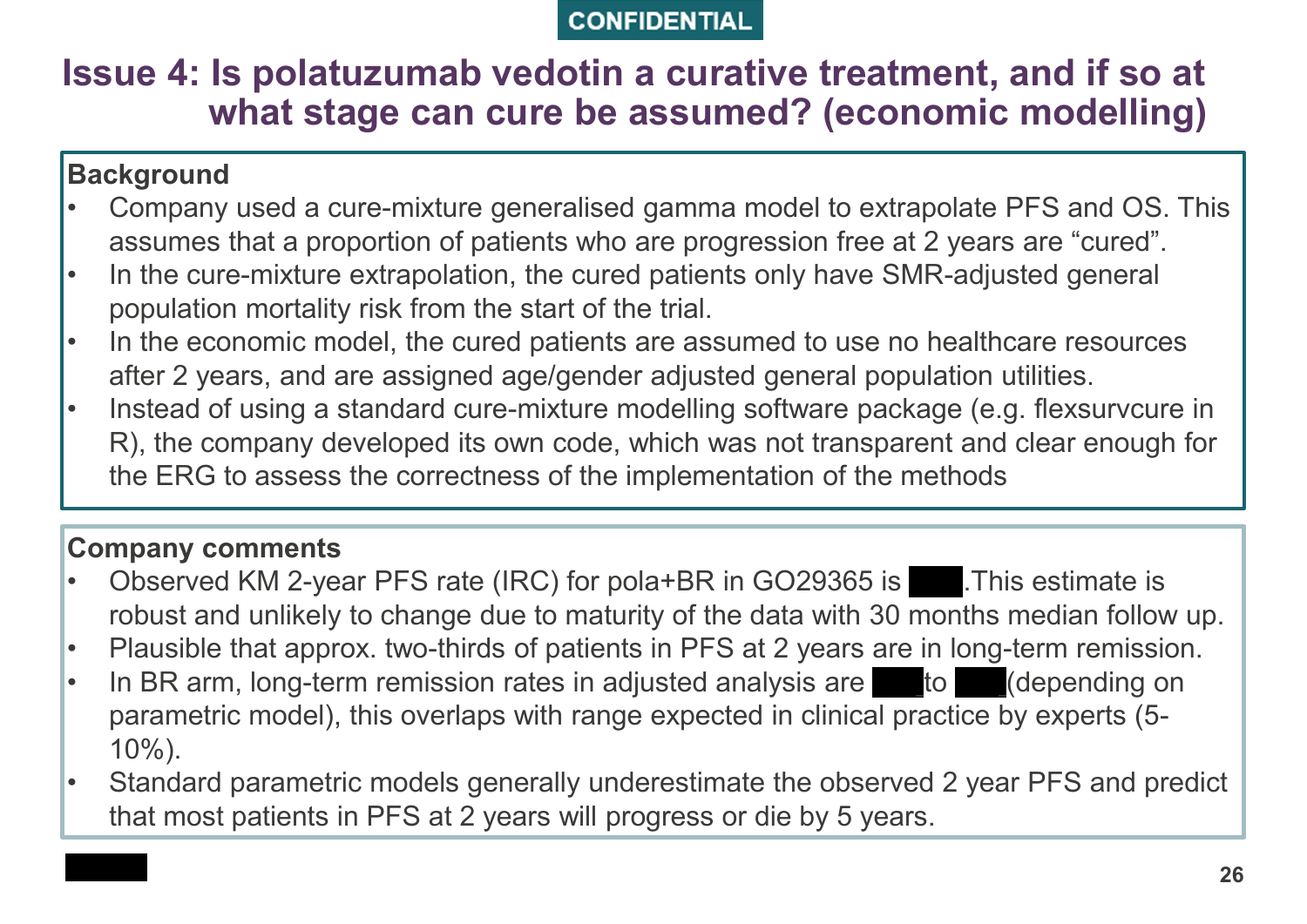#### **Issue 4: Is polatuzumab vedotin a curative treatment, and if so at what stage can cure be assumed? (economic modelling)**

#### **ERG comments**

- Prefers independent standard parametric survival extrapolation due to lack of robust long-term evidence to be confident in a cure assumption.
- Agrees that PFS data are mature but difficult to see how one can infer the plausibility of long-term remission from \*\*\*\* PFS at year 2 and \*\*\* PFS at month 34.
- Main concerns about cure-mixture model:
	- Lack of a plateau in the KM curve for PFS. From months 24 to 32, PFS % falls from to
	- Smoothed hazard plots for OS and PFS from GO29365 do not suggest a "cure' behaviour; details of how the smoothed hazards and OS/PFS extrapolations fitted to the empirical hazards were not presented.
	- Company model overestimates Pola+BR PFS and underestimates BR PFS towards the end of the follow-up.
	- In TA559 and TA567 of CAR-T therapies where cure mixture models were used, plateaus in the KM curves for PFS and OS were observed towards the end of follow-up.
	- Company's justification for using the in-house code was not deemed to be persuasive. ERG prefers to use the flexsurvcure R package.
	- Cured patients have SMR-adjusted general population mortality risk from the start of the trial. In the model, 2-year timepoint is only relevant in terms of the healthcare resource utilisation and utilities.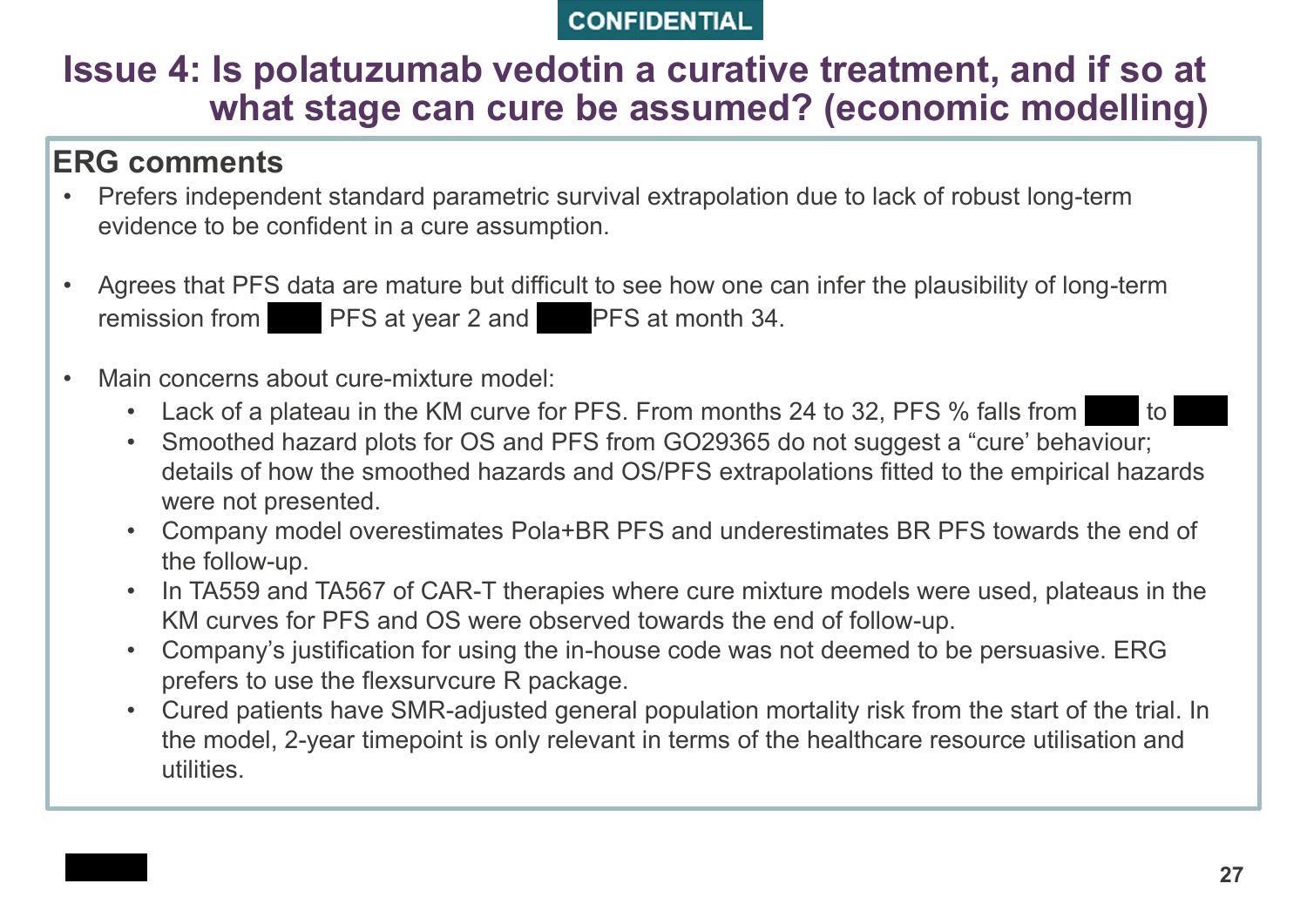# **Issue 5: Cost assumptions**

#### **Background**

- Polatuzumab vedotin will initially be available only in a 140 mg vial size at a list price of the oper vial. The 30 mg vial is in development and is planned to be available at an equivalent per mg price (\*\*\*\*\*\*\*\*\*\*\*\*\*\*\*\*\*\*\*\*\* per 30 mg vial).
- The use of the 140 mg vial alone prior to the availability of the 30 mg vial could initially create waste for individual NHS Trusts due to a lack of flexibility in vial sizes to tailor the dose to patients' individual weights.
- Given an average dose of 143.9 mg based on the GO29365 study, nearly half is wasted when only 140 mg vials are available, and no vial sharing is assumed.
- After technical engagement, company revised their cost assumptions and submitted a PAS (not approved at present)
- In the model, no vial sharing is assumed
- Uncertainty about number of cycles of treatment: company model assumes a maximum of 6 cycles, but ERG noted that 5% patients had more than 6 cycles in trial.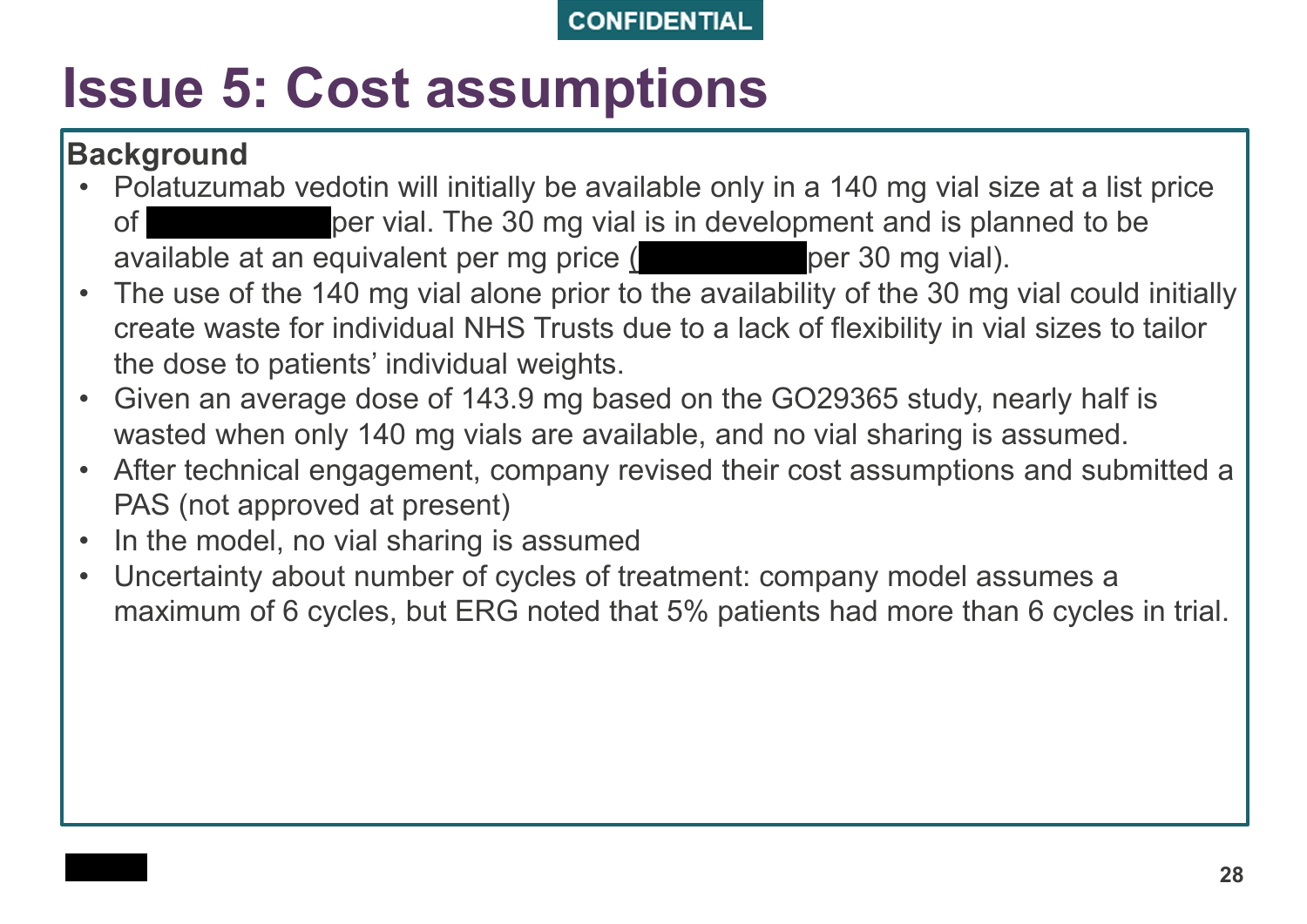# **Issue 5: Cost assumptions**

#### **Stakeholder comments**

#### **Company**

• Does not expect more than 6 cycles to be given in clinical practice as this is not within the SmPC and not in the GO29365 protocol. No patients had more than 6 cycles in the study but the KM time to off treatment (TTOT) curve is not zero after 4.15 months (time point corresponding to 6 cycles) because of delayed cycles given to some patients.

#### **ERG**

Not clear how the TTOT curve is constructed and how delayed doses were included in the company's calculations. New ERG base case includes the polatuzumab costs for the patients whom the drug was administered in delayed cycles. Company's approach was also tested in a scenario analysis.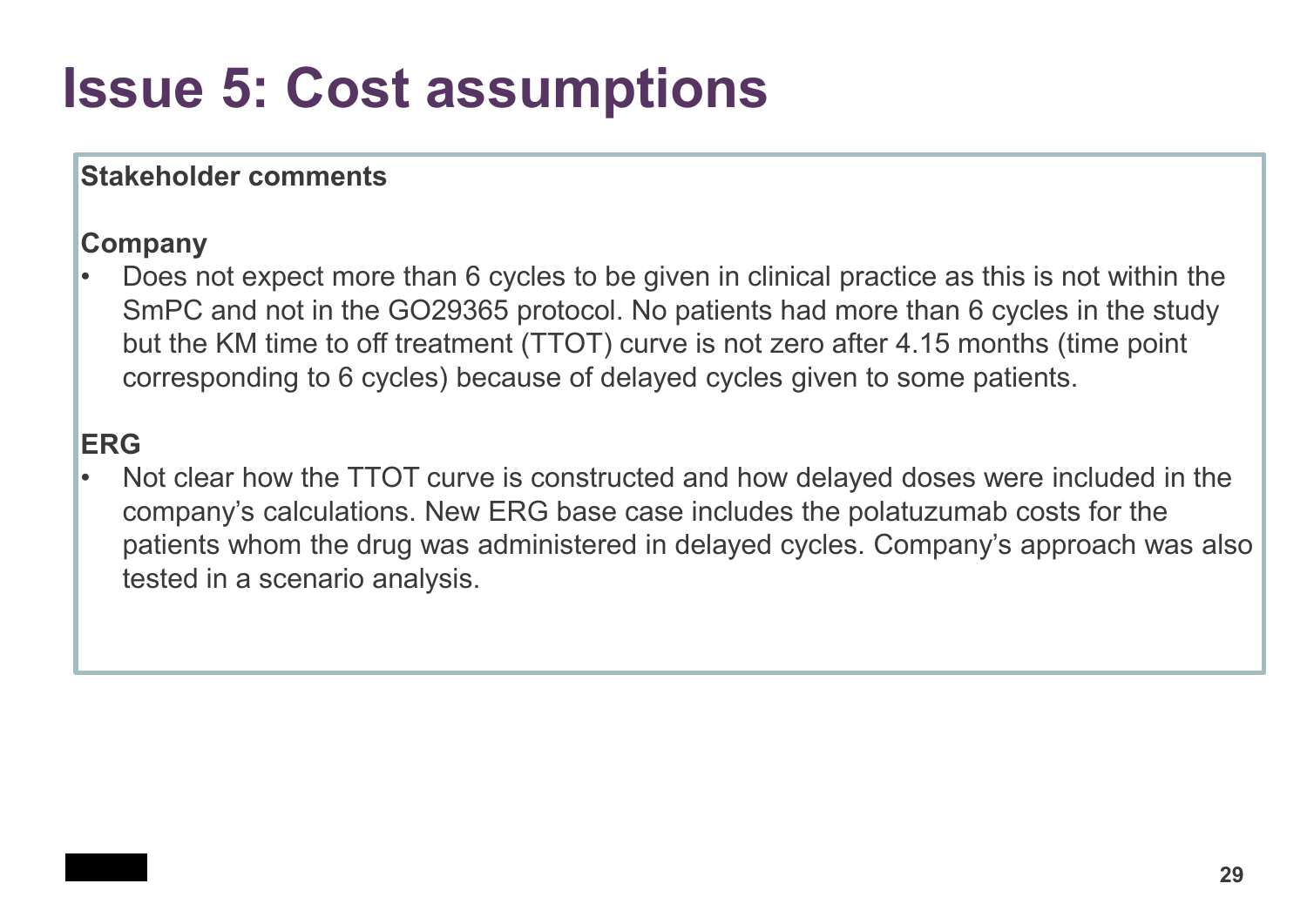### **Issue 6: Modelling of non-cancer background mortality**

#### **Background**

- Background mortality in company's model was based on the age distribution in the trial rather than assuming a single-age cohort as preferred by the ERG in its base case.
- ERG prefers a cohort-based modelling approach for consistency with the modelling of PFS and OS.
- Company's individual modelling approach results in approx. 4% of patients still alive at age 105, which is implausible, and has implications for the choice of time horizon.
- ERG's cohort-based modelling approach results in no patients still alive at the end of the 45 year time horizon.

#### **Company comments:**

• Disagrees with using the ERG's cohort-based approach and believes the individual modelling approach is more realistic because it acknowledges that there is an age distribution in the trial cohort, as in clinical practice, and not all patients are 69. Company believes that to compare the OS outcomes in the trial cohort accurately with the survival of a general population control cohort, the actual age distribution needs to be considered.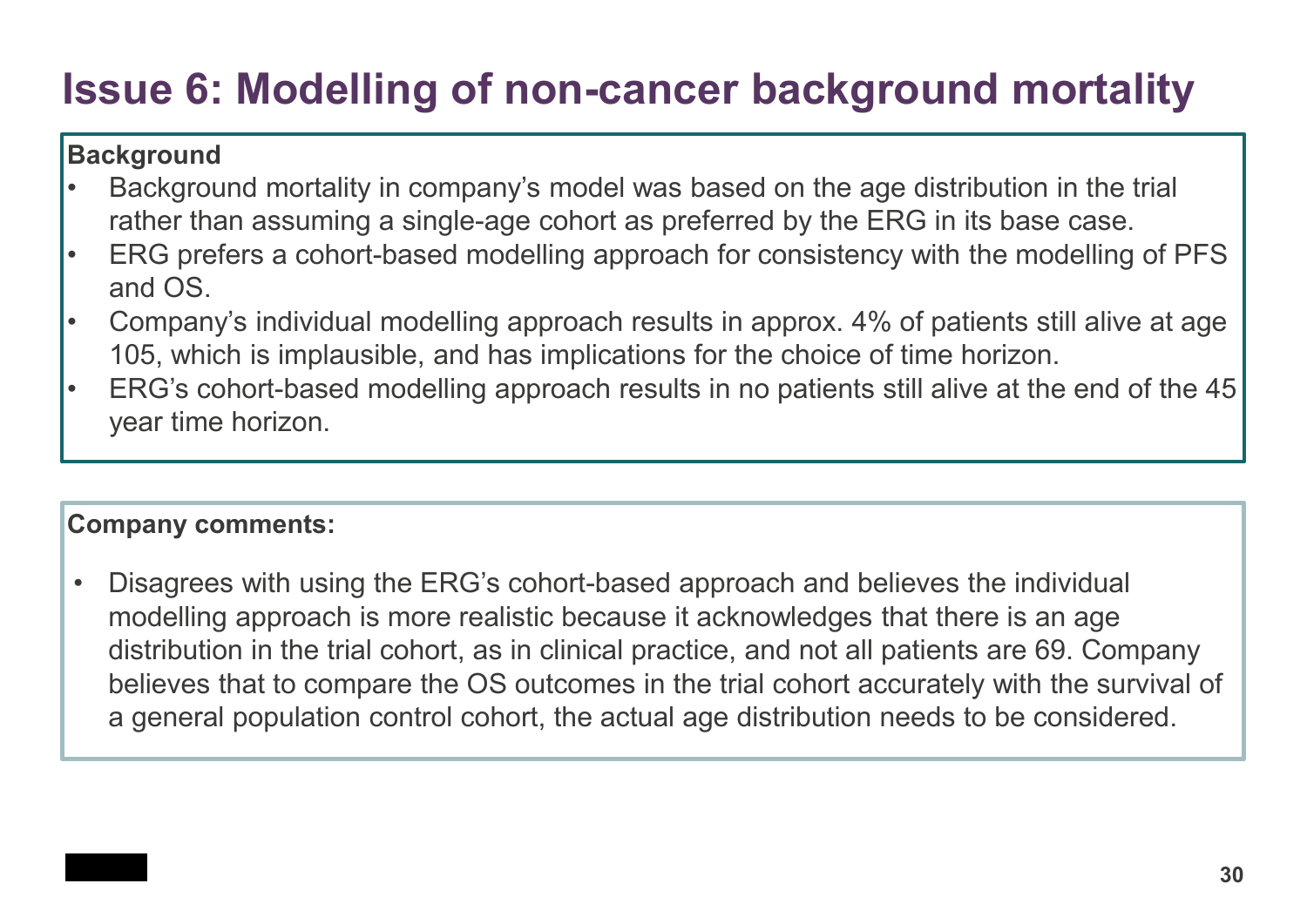### **Issue 6: Modelling of non-cancer background mortality**

- Individual modelling approach is more reflective of clinical practice where a distribution of ages similar to the trial is expected.
- Short term survival is lower than in a cohort where everyone is the same age (69), as some people enter the model older than 69.
- Long term survival is higher, as some people enter the model younger than 69.
- Company adjusted background mortality after engagement to a standardised mortality ratio of 1.41 preferred by ERG, instead of 1 in original model.



**Company comments** *Company comments Non-disease related mortality model* 

The company selected cohort approach for cancer related mortality (*more dominant cause of death in the initial years*) and patient level approach for noncancer related mortality (*more dominant cause of death in the later years*)

**Technical team: Which method is the most appropriate for modelling non-cancer background mortality: individual or cohort-based?**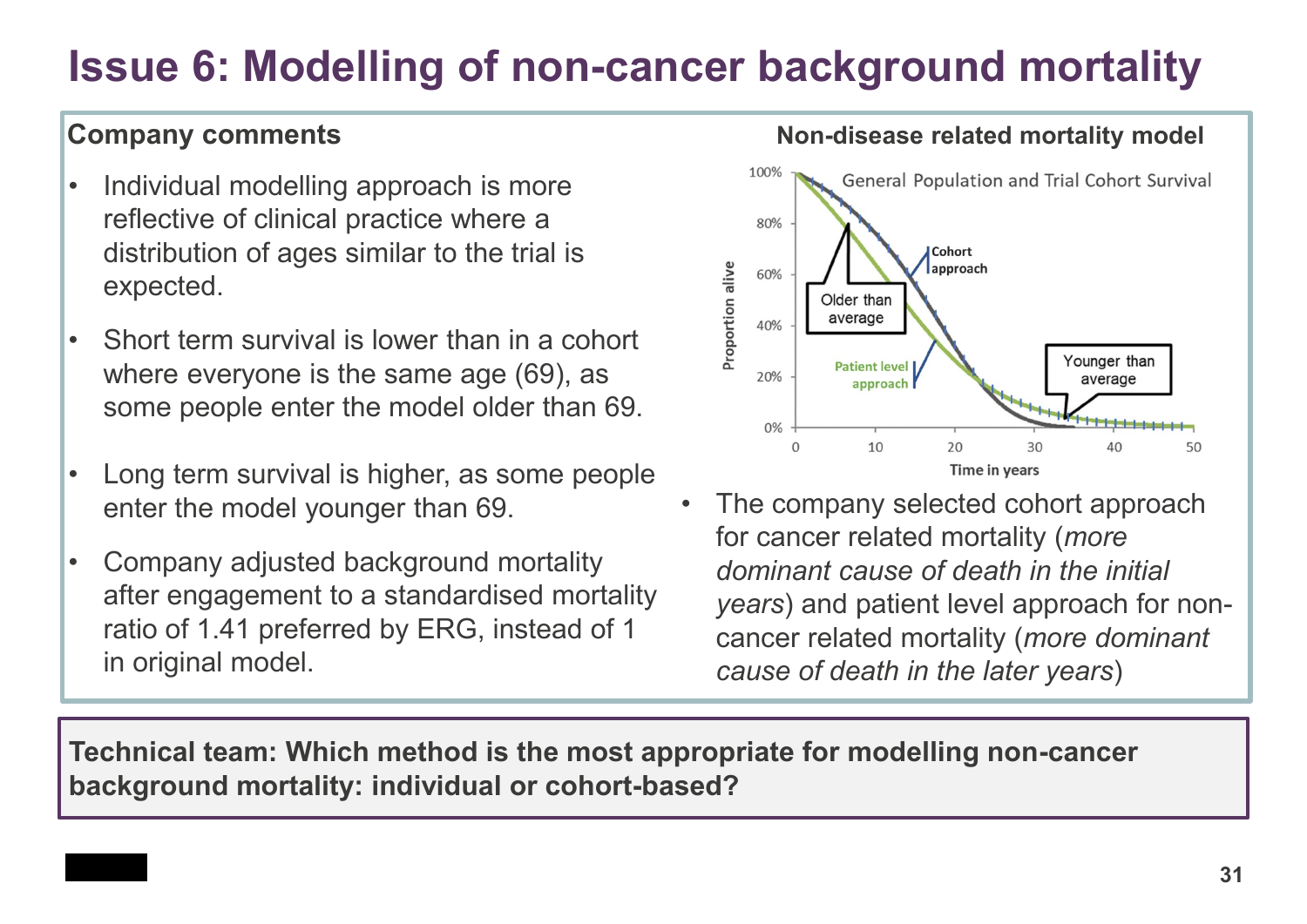# **Issue 7: Health-related quality of life**

#### **Background**

- Health-related quality of life was not directly measured in trial GO29365
- Company justified using HRQL data collected in the ZUMA-1 trial of mixed histology lymphoma patients, on the basis that they were used in a previous NICE technology appraisal (TA559).
- Based on a small sample (34 patients provided 87 observations), using the EQ-5D-5L. The progressed disease value was based on a very small sample of 5 observations
- The utility values used in the base case were 0.72 for the progression-free health state and 0.65 for progressed disease (PD).
- The ERG identified alternative utility sources but did not consider these to be any better.

#### **Stakeholder comments**

- Clinical experts believe that this technology will increase health-related quality of life more than current care especially for those who achieve CR and improve lymphoma related symptoms.
- The company is not aware of more suitable estimates of utility values. The values selected in their base case were considered the most appropriate and also result in the most conservative ICER estimates for the sets identified.
- ERG state that the small variation in ICERs shows that the utility values themselves are not big drivers of model results.

**Technical team: The company has used the best available data, but these are from a small sample that is not specific to R/R DLBCL and may not therefore be reliable.**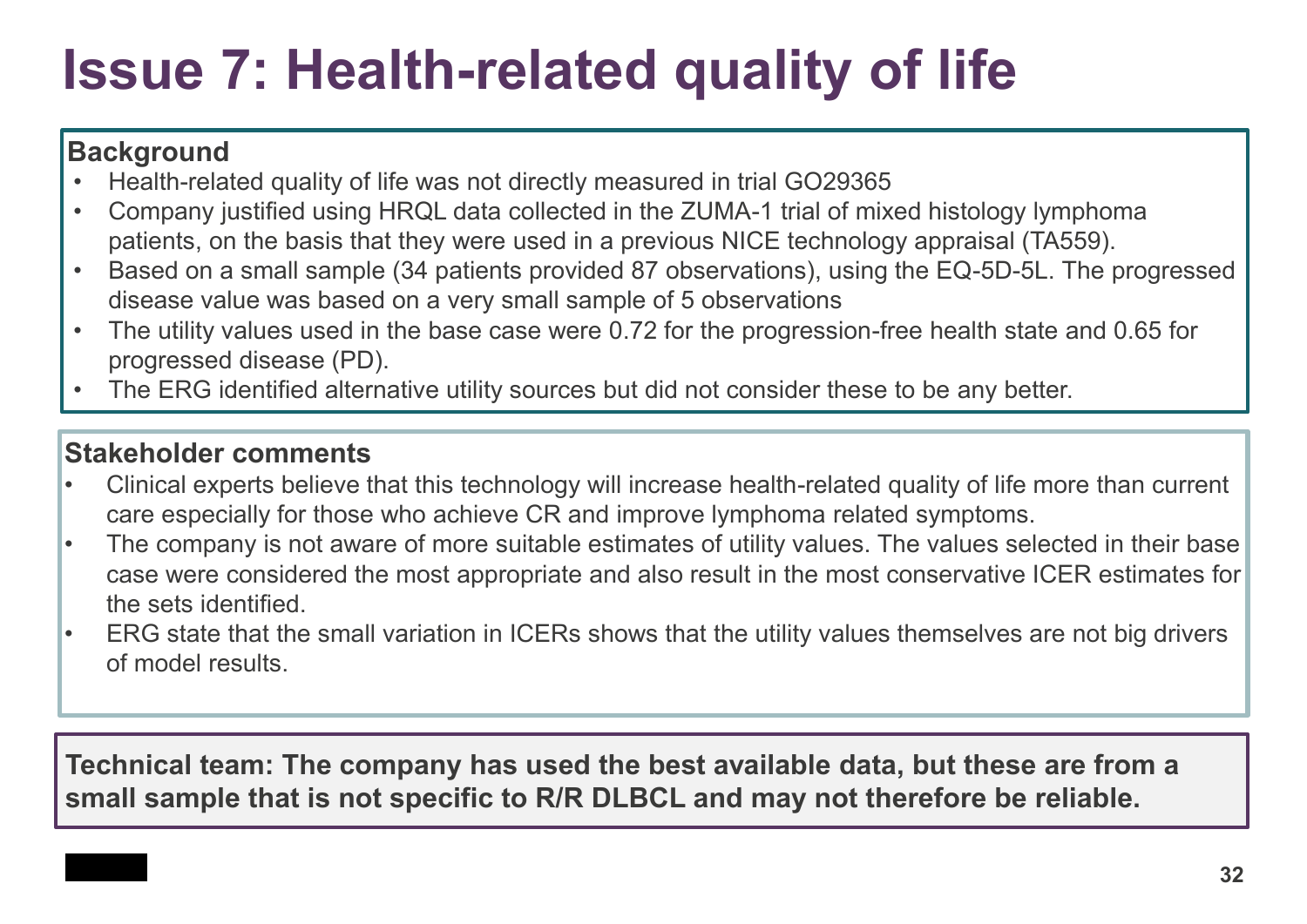### **Company's cost effectiveness results**

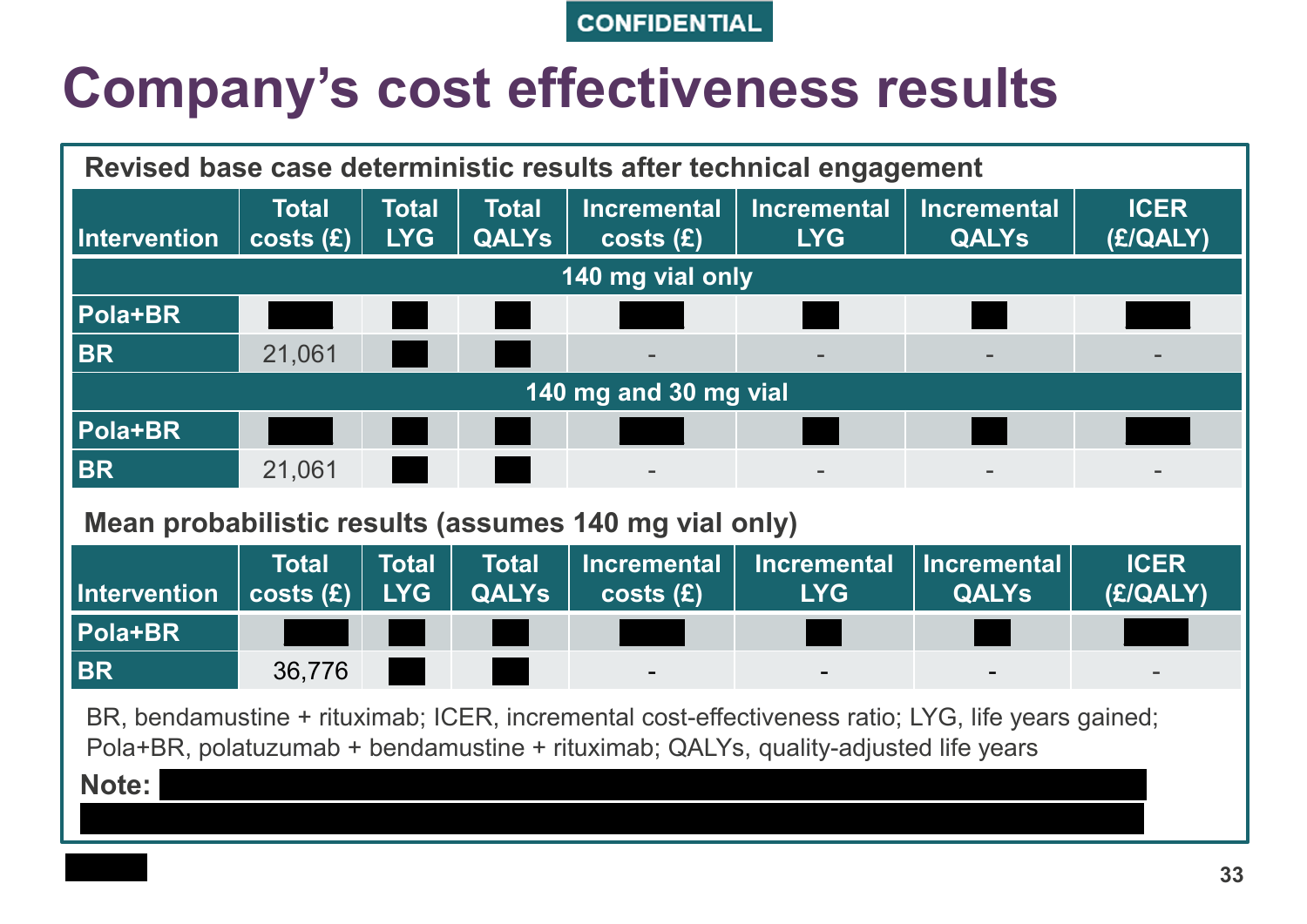### **Impact of ERG's changes on ICER**

| <b>Scenario</b>                                                         |             | Pola+BR | <b>BR</b>   |      | Incr.   | Incr.       | <b>ICER</b> |
|-------------------------------------------------------------------------|-------------|---------|-------------|------|---------|-------------|-------------|
|                                                                         | Cost<br>(E) | QALY    | Cost<br>(E) | QALY | Cost(E) | <b>QALY</b> | (E)         |
| Company (BC)                                                            |             |         | 21,061      |      |         |             |             |
| Company (BC) + cohort modelling                                         |             |         | 21,169      |      |         |             |             |
| Company (BC) + independent<br>parametric extrapolation of OS<br>and PFS |             |         | 25,209      |      |         |             |             |
| Company (BC) + delayed Pola<br>doses included                           |             |         | 21,197      |      |         |             |             |
| ERG (BC) - all 3 of the above<br>changes                                |             |         | 25,162      |      |         |             |             |
| <b>ERG probabilistic BC</b>                                             |             |         | 28,964      |      |         |             |             |

BR, bendamustine + rituximab; ICER, incremental cost-effectiveness ratio; Pola+BR, polatuzumab + bendamustine + rituximab; QALYs, quality-adjusted life years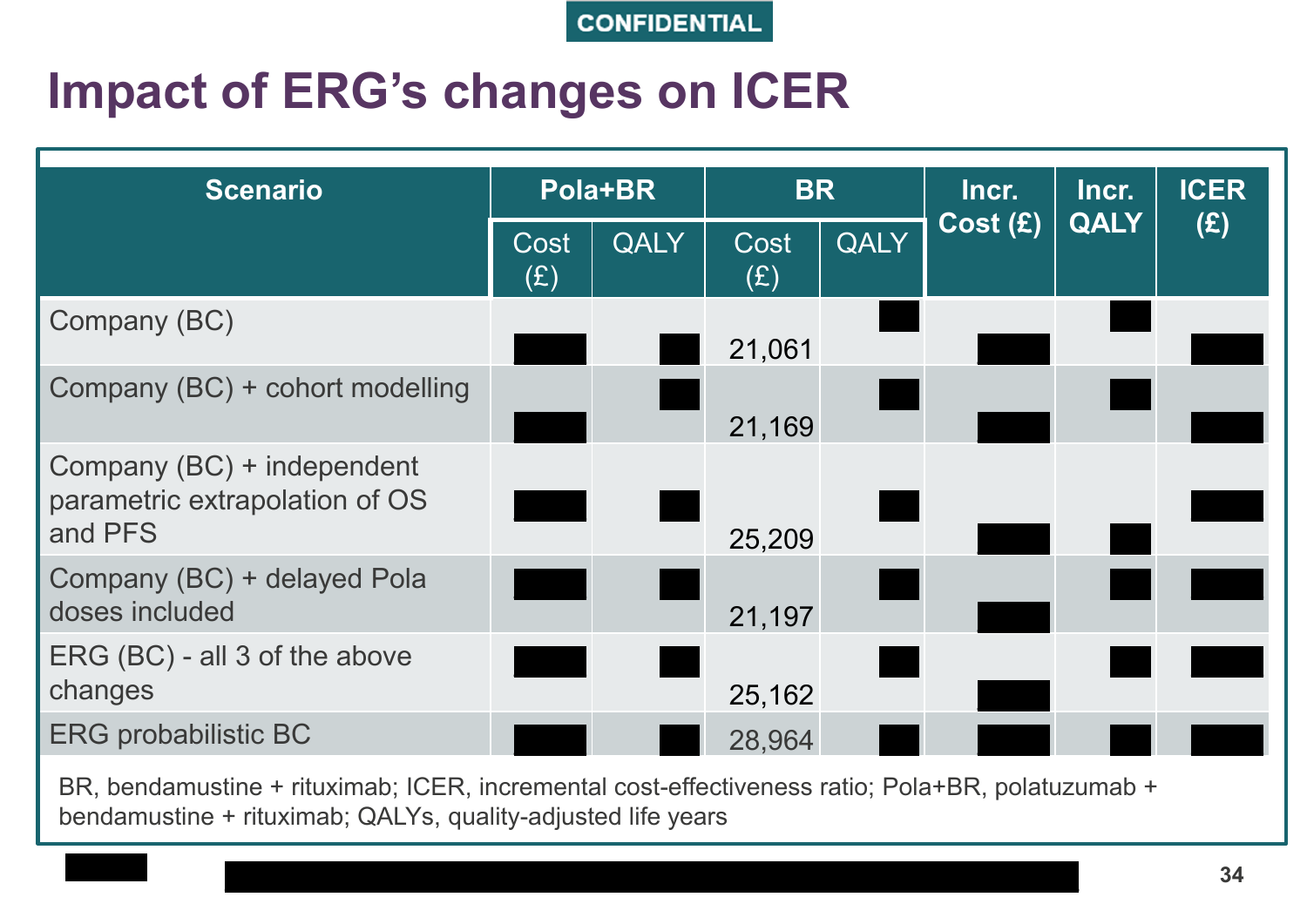### **Issues resolved during technical engagement**

|                | <b>Summary</b>                                                                                                                                                                                                     | <b>Stakeholder responses</b>                                                                                                                                                               | <b>Technical team</b><br>consideration                                                                                                                      |
|----------------|--------------------------------------------------------------------------------------------------------------------------------------------------------------------------------------------------------------------|--------------------------------------------------------------------------------------------------------------------------------------------------------------------------------------------|-------------------------------------------------------------------------------------------------------------------------------------------------------------|
| 1              | <b>Issue 1- Formulation</b><br>data from trial GO29365 was<br>generated with a liquid<br>formulation of polatuzumab;<br>however the company is to<br>supply polatuzumab vedotin<br>in its lyophilised formulation. | Company believes there is no<br>reason for there to be any<br>difference in the safety and<br>efficacy profiles of the liquid and<br>lyophilised formulations.                             | Not aware any safety or<br>efficacy issues and<br>believes this is a regulatory<br>issue that does not require<br>discussion by the appraisal<br>committee. |
| 2 <sup>1</sup> | <b>Issue 8 – Time horizon</b>                                                                                                                                                                                      |                                                                                                                                                                                            | Addressed under Issue 6                                                                                                                                     |
| 3              | Issue 9 – End of life criteria                                                                                                                                                                                     | Company presented evidence in<br>support of EoL criteria:<br>Life expectancy: median OS for<br>BR in GO29365 was<br>Average survival<br>estimated in economic analysis<br>was 12.2 months. | <b>ERG and NICE technical</b><br>team are satisfied that the<br>end of life criteria are met.                                                               |
|                |                                                                                                                                                                                                                    | <b>Extension of life: difference in</b><br>medians in GO29365 of 7.7<br>months. Estimated mean OS gain<br>in original model was 4.1 years                                                  | 35                                                                                                                                                          |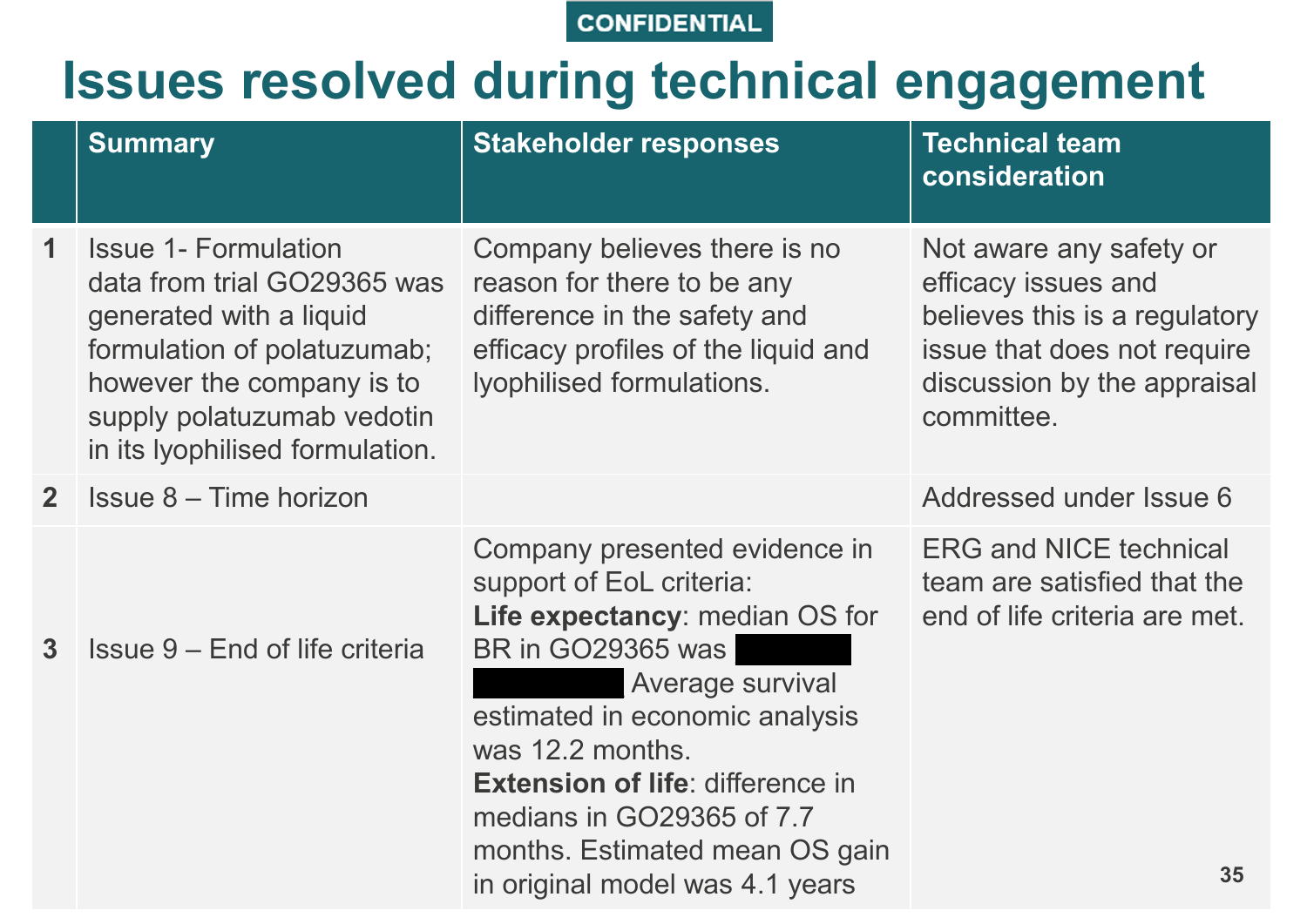### **Key issues: cost effectiveness**

- Which approach is most appropriate for extrapolation of PFS and OS – the company's cure-mixture model, or the ERG's independent parametric survival model?
- For modelling non-cancer background mortality, is an individual or cohort-based approach more appropriate?
- Do the utility values used in the model reflect the health-related quality of life of people with R/R DLBCL?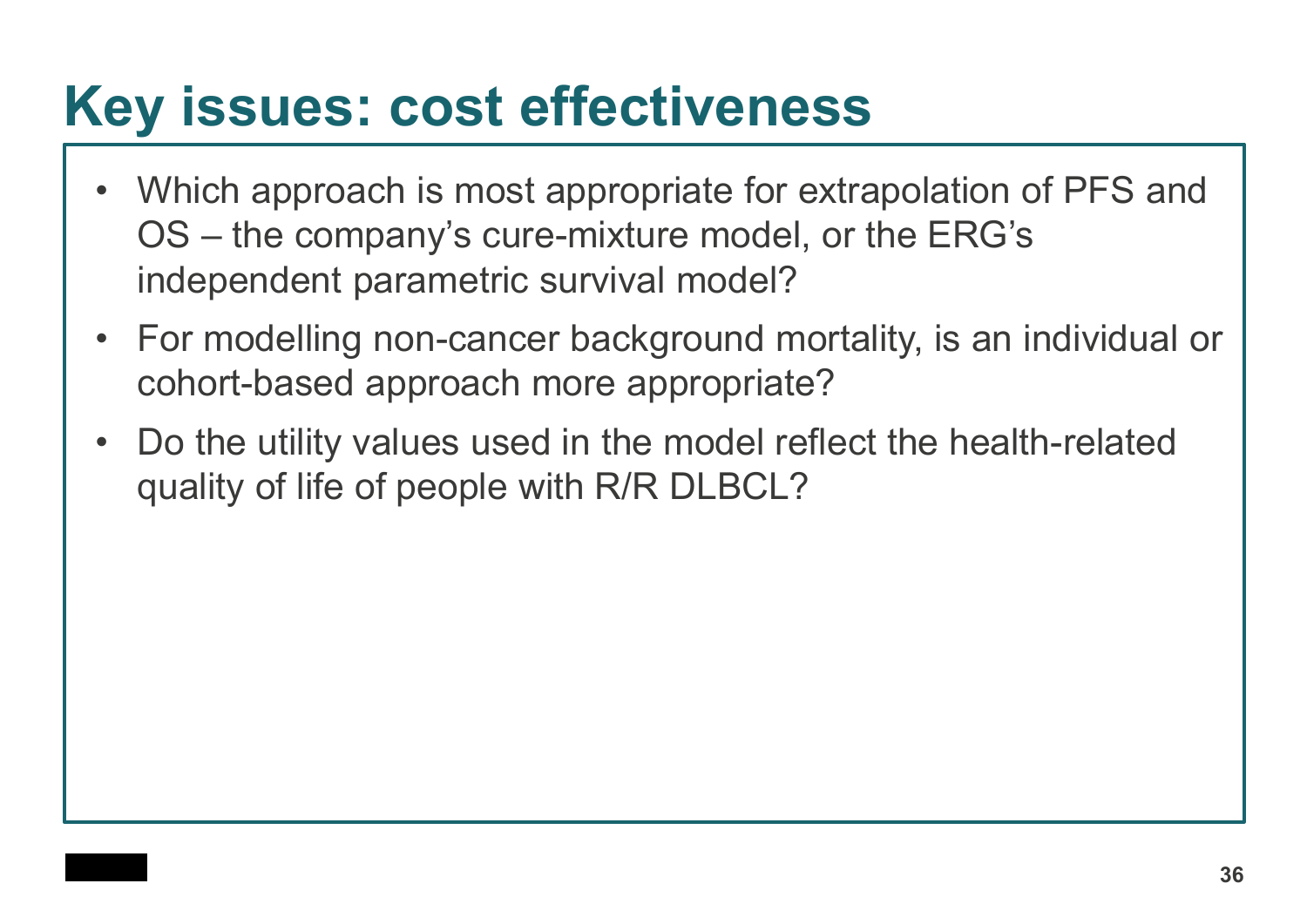### **Committee decision making: CDF recommendation criteria**

**Proceed down if answer to each question is yes**

for routine use due to **clinical uncertainty** 1. Is the model structurally robust for decision making? (omitting the

clinical uncertainty)

Starting point: drug not recommended

2. Does the drug have plausible potential to be cost-effective at the offered price, taking into account end of life criteria?

3. Could further data collection reduce uncertainty?

4. Will ongoing studies provide useful data?

and

5. Is CDF data collection via SACT relevant and feasible?

Consider recommending entry into CDF (invite company to submit CDF proposal)

Define the nature and level of clinical uncertainty. Indicate the research question, analyses required , and number of patients in NHS in England needed to collect data.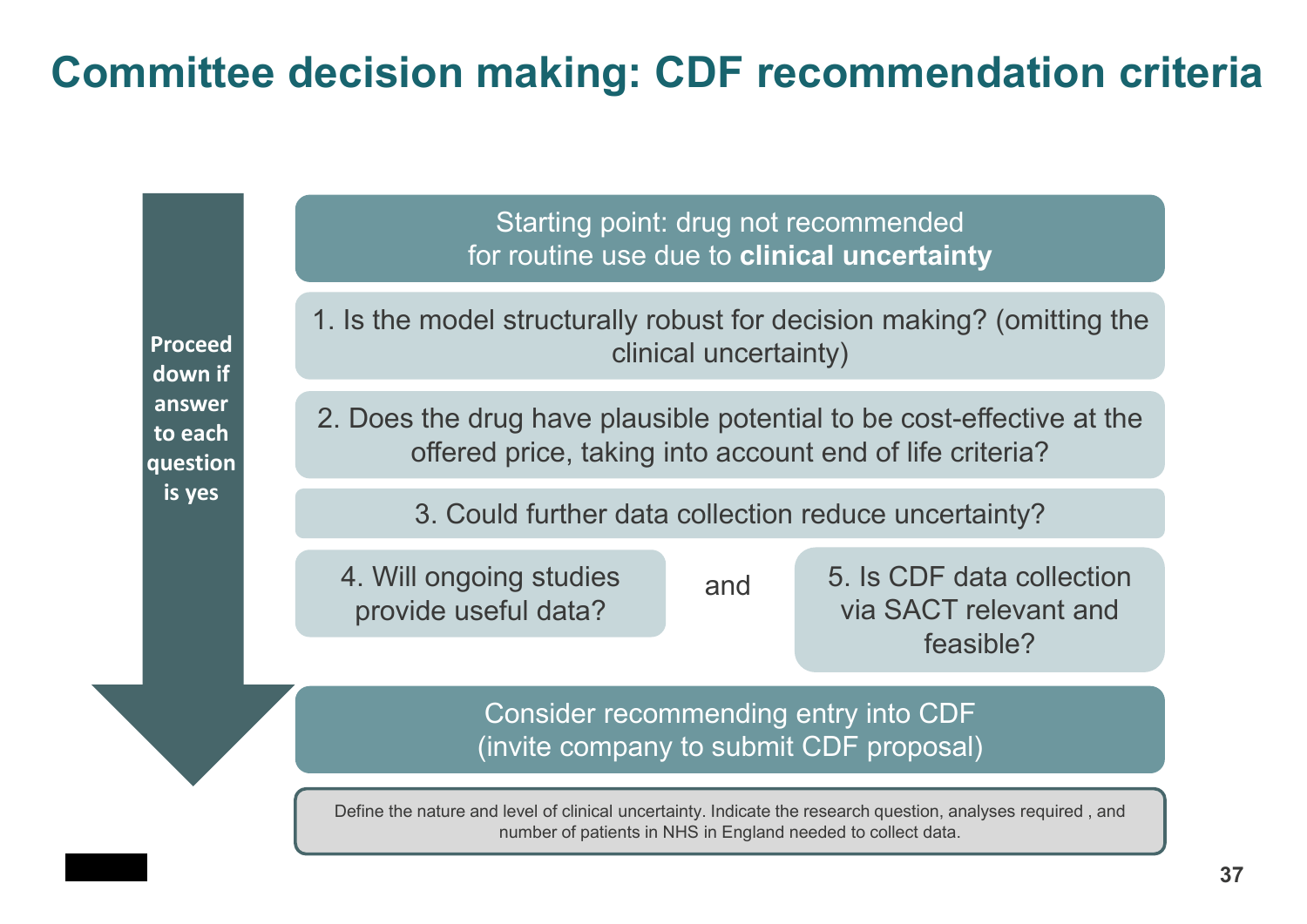# **Summary of cost effectiveness results**

| <b>Scenario</b>                                                                    | <b>ICER</b><br>(£/QALY) |
|------------------------------------------------------------------------------------|-------------------------|
| Company base-case                                                                  |                         |
| <b>ERG base case deterministic</b>                                                 |                         |
| ERG mean probabilistic results                                                     |                         |
| ERG PFS - Cure-mixture generalised gamma                                           |                         |
| <b>ERG PFS - Independent log-logistic</b>                                          |                         |
| ERG PFS - Independent generalised gamma                                            |                         |
| ERG OS - Cure-mixture generalised gamma                                            |                         |
| ERG OS - Independent log-normal                                                    |                         |
| ERG OS - Independent log-logistic                                                  |                         |
| ERG - declining OS treatment effect from 30-120 months                             |                         |
| ERG - declining PFS treatment effect from 30-120 months                            |                         |
| ERG - declining OS and PFS treatment effect from 30-120 months                     |                         |
| ERG - TTOT curve, excluding delayed doses given after 6 <sup>th</sup> cycle        |                         |
| ERG - polatuzumab given to all patients who did not progress in the first 6 months |                         |